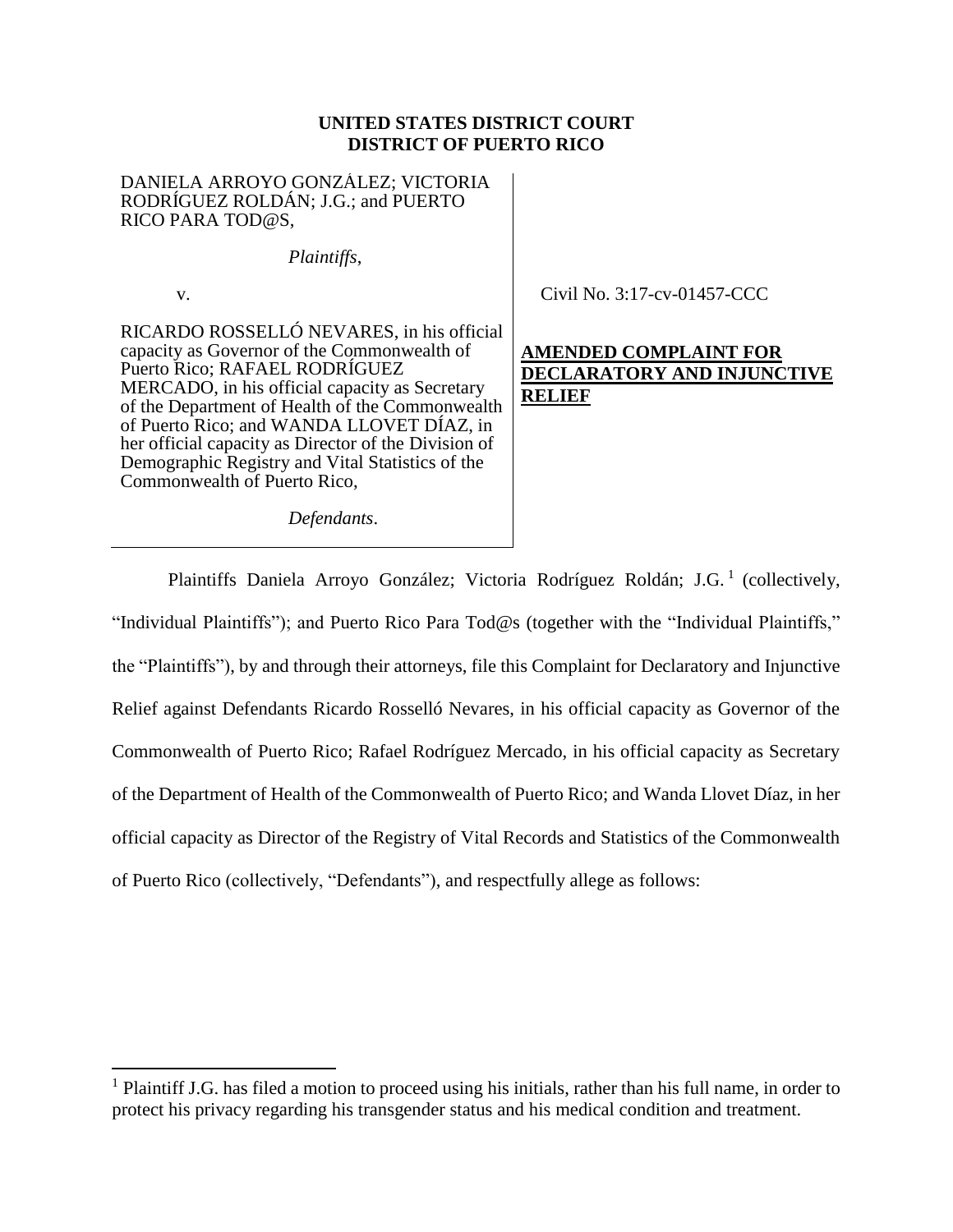#### **INTRODUCTION**

1. Plaintiffs are transgender persons born in Puerto Rico and an organization that represents lesbian, gay, bisexual, and transgender ("LGBT") people and their families in their struggle for social inclusion, equality, and fairness in Puerto Rico. Some Individual Plaintiffs reside in Puerto Rico, while others live in the continental United States, as described below.

2. Individual Plaintiffs and transgender members of Puerto Rico Para Tod@s wish to correct their respective Puerto Rico birth certificates to accurately reflect who they are, consistent with their gender identities. Plaintiffs further wish to have such corrections reflected by the issuance of new birth certificates, and specifically not by amendment with a strike-out line through the information on their original birth certificates. Plaintiffs are barred, however, from correcting the gender marker on their birth certificates, let alone in a manner that does not disclose their transgender status, under the practices and policies of the Commonwealth of Puerto Rico (hereinafter the "Birth Certificate Policy").

3. Possessing accurate identification documents, like birth certificates, that reflect a person's genuine, real-world self and that are consistent with a person's gender identity—a person's core internal sense of their own gender—is essential to basic social and economic functioning in our society. A birth certificate is a critical and ubiquitous identification document used in many settings to verify an individual's identity. Access to employment, education, housing, health care, banking, travel, and government services all hinge on having appropriate and accurate personal documentation that reflects a person's true identity. Not only are birth certificates themselves commonly used for such purposes, but they are also required for obtaining other essential identification documents.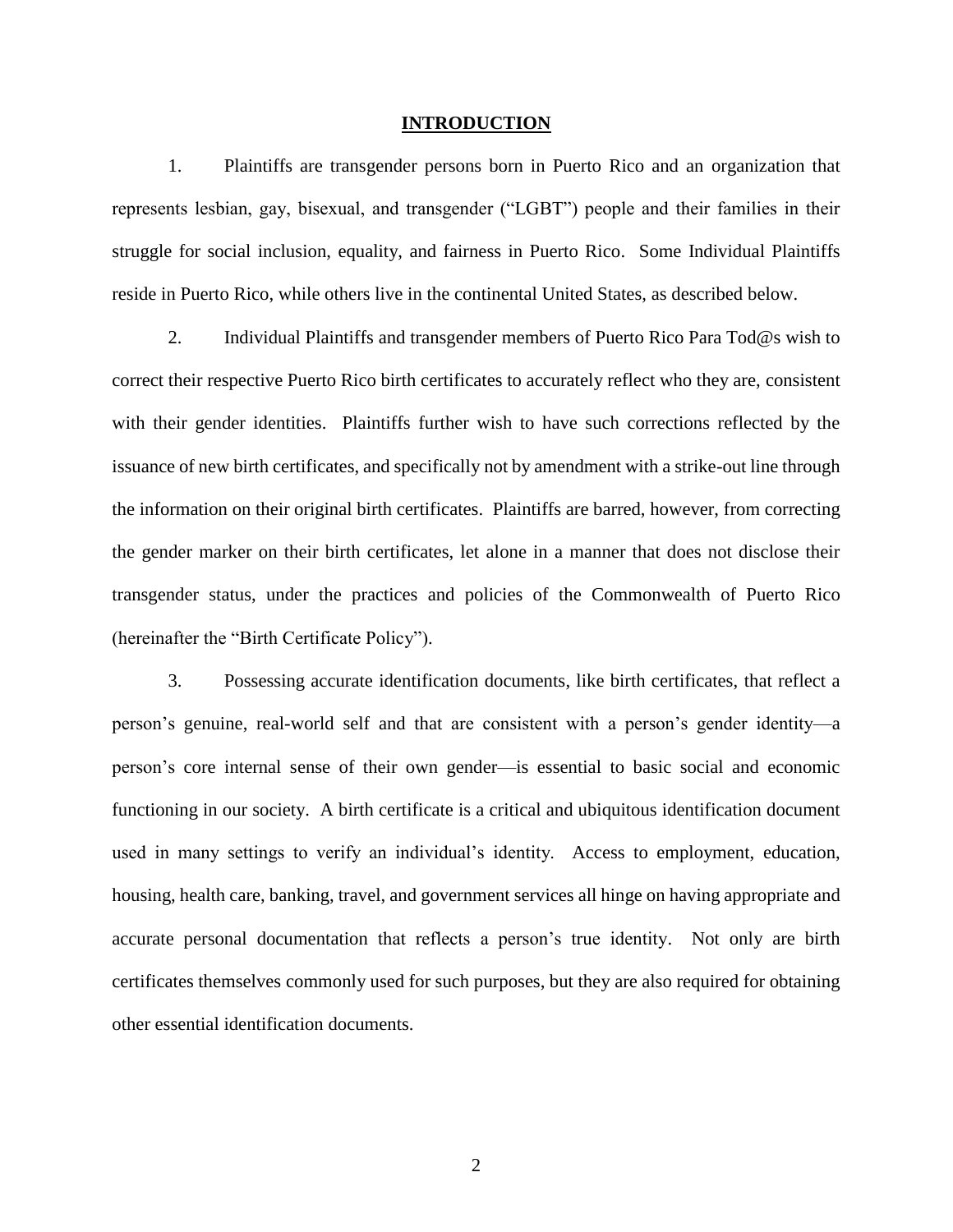4. For most transgender people, the gender marker on their original birth certificate is inaccurate because they were assigned the incorrect sex at birth. Correcting the gender marker on their birth certificate is thus critically important for transgender people in order to have identification documents that accurately and correctly reflect who they are. Few things are as essential to one's personhood as being able to correctly and accurately identify one's gender to the world.

5. Individual Plaintiffs and transgender members of Puerto Rico Para Tod@s wish to correct their Puerto Rico birth certificates to accurately reflect their sex. Individual Plaintiffs and transgender members of Puerto Rico Para Tod@s were assigned at birth a particular sex on their birth certificates that is incorrect and is inconsistent with their gender identity. Non-transgender (i.e., cisgender) people born in Puerto Rico receive a birth certificate that accurately reflects their sex, while transgender people alone are barred from having an accurate birth certificate that is consistent with their gender identity.

6. The Commonwealth of Puerto Rico (sometimes referred to herein as simply the "Commonwealth") categorically refuses to correct the gender markers on transgender persons' birth certificates to accurately reflect their sex in a manner that is consistent with their gender identity, regardless of what steps such persons have taken to live in a manner consistent with their gender identity. Such an absolute bar stands in sharp contrast to the approach of the overwhelming majority of jurisdictions in the United States, nearly all of which allow transgender persons to correct the gender marker on their birth certificates to match their gender identity and accurately reflect their sex. Indeed, this categorical bar is also inconsistent with Puerto Rico's own practice of permitting transgender persons to correct the gender marker on their driver's licenses to match their gender identity.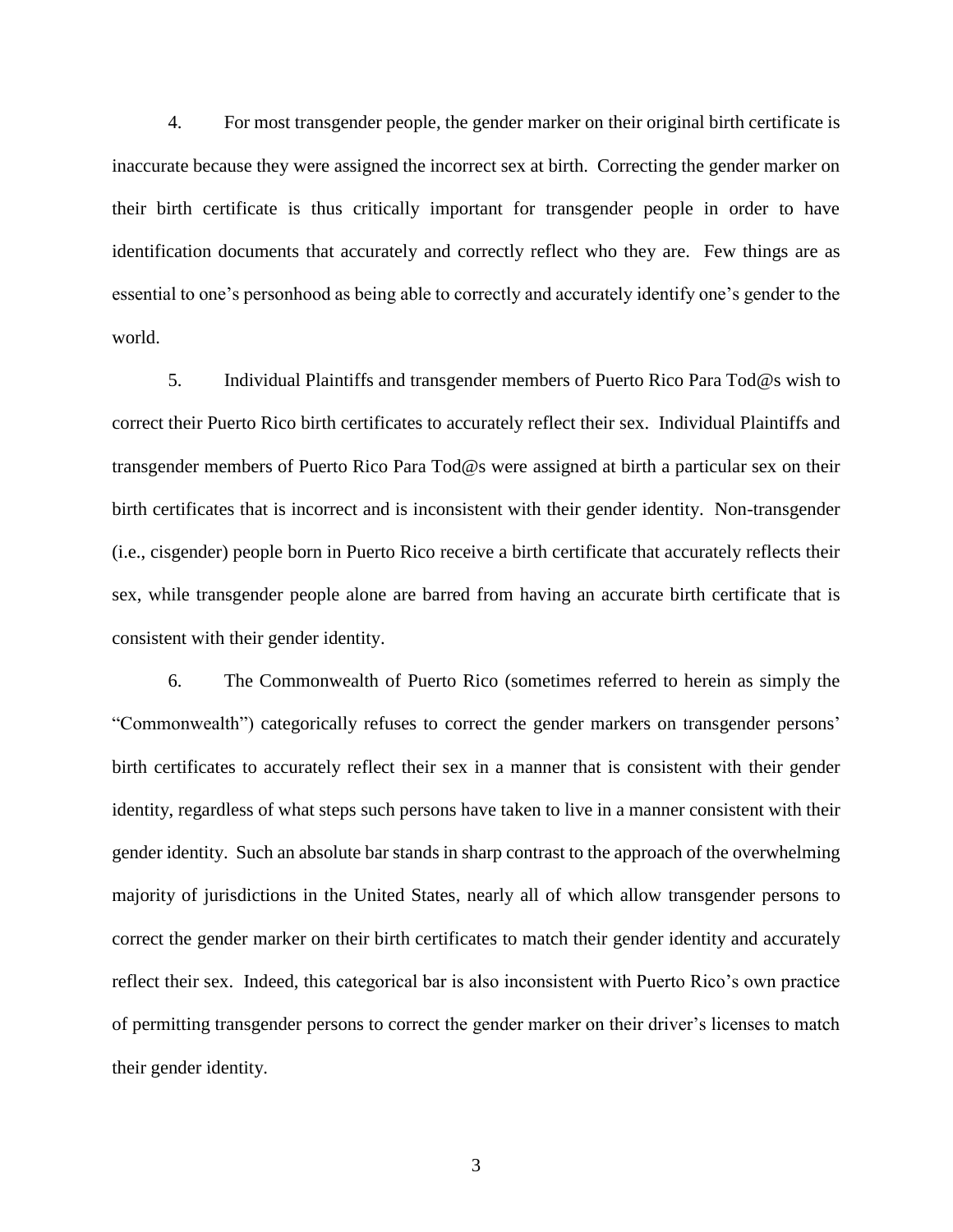7. Puerto Rico's policy categorically barring transgender people from correcting the gender marker on their birth certificates establishes a barrier to the full engagement in society by transgender people and subjects transgender people to invasions of privacy, prejudice, discrimination, humiliation, harassment, stigma, and even violence. For transgender people who suffer from gender dysphoria, being denied the ability to correct the gender marker on their birth certificates interferes with their medical treatment and may increase their dysphoria and distress.

8. The United States Constitution guarantees all persons equal dignity, the equal protection of the laws, fundamental rights of liberty and privacy, freedom of expression, and freedom from compelled speech. Those constitutional guarantees protect personal decisions central to individual dignity and personal autonomy, including intimate decisions that define personal identity, such as a person's gender identity. Puerto Rico's refusal to provide accurate birth certificates to transgender people that are consistent with their gender identity violates these federal constitutional guarantees.

9. There is no compelling, important, or even legitimate governmental justification to support Puerto Rico's refusal to provide transgender people with accurate birth certificates matching their gender identity.

#### **JURISDICTION AND VENUE**

10. This action arises under 42 U.S.C. §§ 1983 and 1988 to redress the deprivation under color of state or territorial law of rights secured by the United States Constitution.

11. This Court has original jurisdiction over the subject matter of this action pursuant to 28 U.S.C. §§ 1331 and 1343 because the matters in controversy arise under the laws and the Constitution of the United States.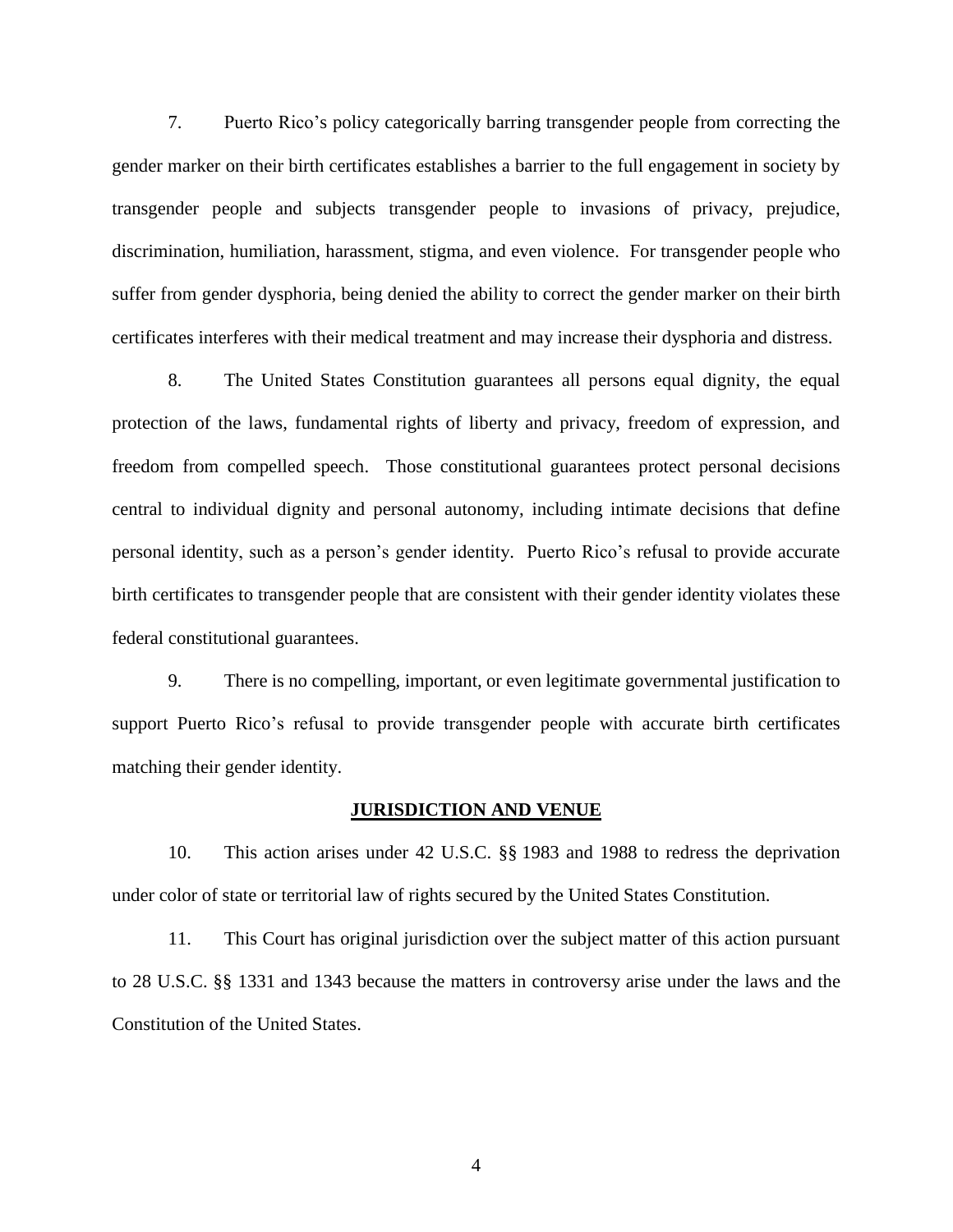12. Venue is proper in this Court under 28 U.S.C. § 1391(b) because all Defendants reside within the District of Puerto Rico, Defendants reside and have offices within the District of Puerto Rico, and/or a substantial part of the events that gave rise to Plaintiffs' claims occurred, and will continue to occur, within the District of Puerto Rico.

13. This Court has the authority to enter a declaratory judgment and to provide preliminary and permanent injunctive relief pursuant to Rules 57 and 65 of the Federal Rules of Civil Procedure, and 28 U.S.C. §§ 2201 and 2202.

14. This Court has personal jurisdiction over Defendants because they are domiciled in the Commonwealth and/or have otherwise made and established contacts with the District of Puerto Rico sufficient to permit the exercise of personal jurisdiction over them.

#### **PARTIES**

#### **A. The Plaintiffs**

#### *Plaintiff Daniela Arroyo González*

15. Plaintiff Daniela Arroyo González ("Ms. Arroyo") is an 18-year-old woman who was born in Arecibo, Puerto Rico and currently resides in Moca, Puerto Rico. She is transgender. Ms. Arroyo wishes to correct her Puerto Rico birth certificate, which currently indicates her sex as male, to accurately reflect her sex as female, as determined by her gender identity.

#### *Plaintiff Victoria Rodríguez Roldán*

16. Plaintiff Victoria Rodríguez-Roldán ("Ms. Rodríguez-Roldán") is a 28-year-old woman who was born in Río Piedras, Puerto Rico and currently resides in the District of Columbia. She is transgender. Ms. Rodríguez-Roldán wishes to correct her Puerto Rico birth certificate, which currently indicates her sex as male, to accurately reflect her sex as female, as determined by her gender identity.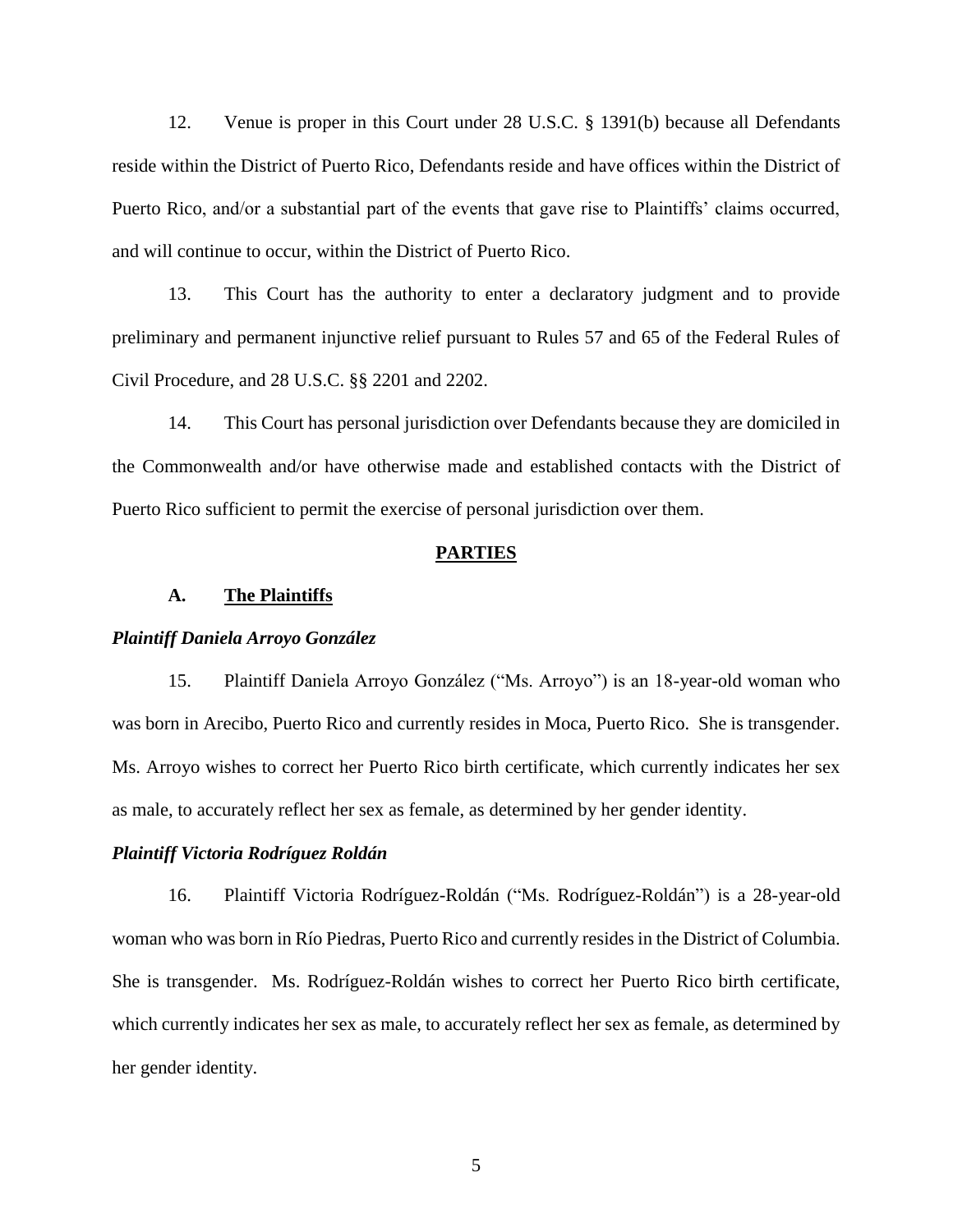## *Plaintiff J.G.*

17. Plaintiff J.G. is a 25-year-old man who was born in and currently resides in Puerto Rico. He is transgender. J.G. wishes to correct his Puerto Rico birth certificate, which currently indicates his sex as female, to accurately reflect his sex as male, as determined by his gender identity.

## *Puerto Rico Para Tod@s*

18. Plaintiff Puerto Rico Para Tod@s is a leading organization advocating for the equality and dignity of LGBT people and their families in the Commonwealth of Puerto Rico. It has members throughout the Commonwealth and works collaboratively to secure, protect, and defend the equal civil rights and welfare of LGBT people in the Commonwealth. Many transgender members of Puerto Rico Para Tod@s, including Plaintiff Daniela Arroyo González, wish to correct their Puerto Rico birth certificates to accurately reflect their gender identity.

#### **B. The Defendants**

19. Defendant Ricardo Rosselló Nevares ("Gov. Rosselló Nevares") is sued in his official capacity as Governor of the Commonwealth of Puerto Rico. In his capacity as governor, Gov. Roselló Nevares executes the laws of the Commonwealth, including the Vital Statistics Registry Act of Puerto Rico (hereinafter the "Vital Statistics Registry Act"), and supervises the official conduct of all executive and ministerial officers who implement and enforce the Vital Statistics Registry Act. Gov. Roselló Nevares has knowingly encouraged, condoned, and acquiesced in the acts barring Plaintiffs from living consistently with their gender identity, including correcting the gender marker on their birth certificates. Gov. Roselló Nevares is a person within the meaning of 42 U.S.C. § 1983 and has acted under color of state or territorial law at all times relevant to this Complaint.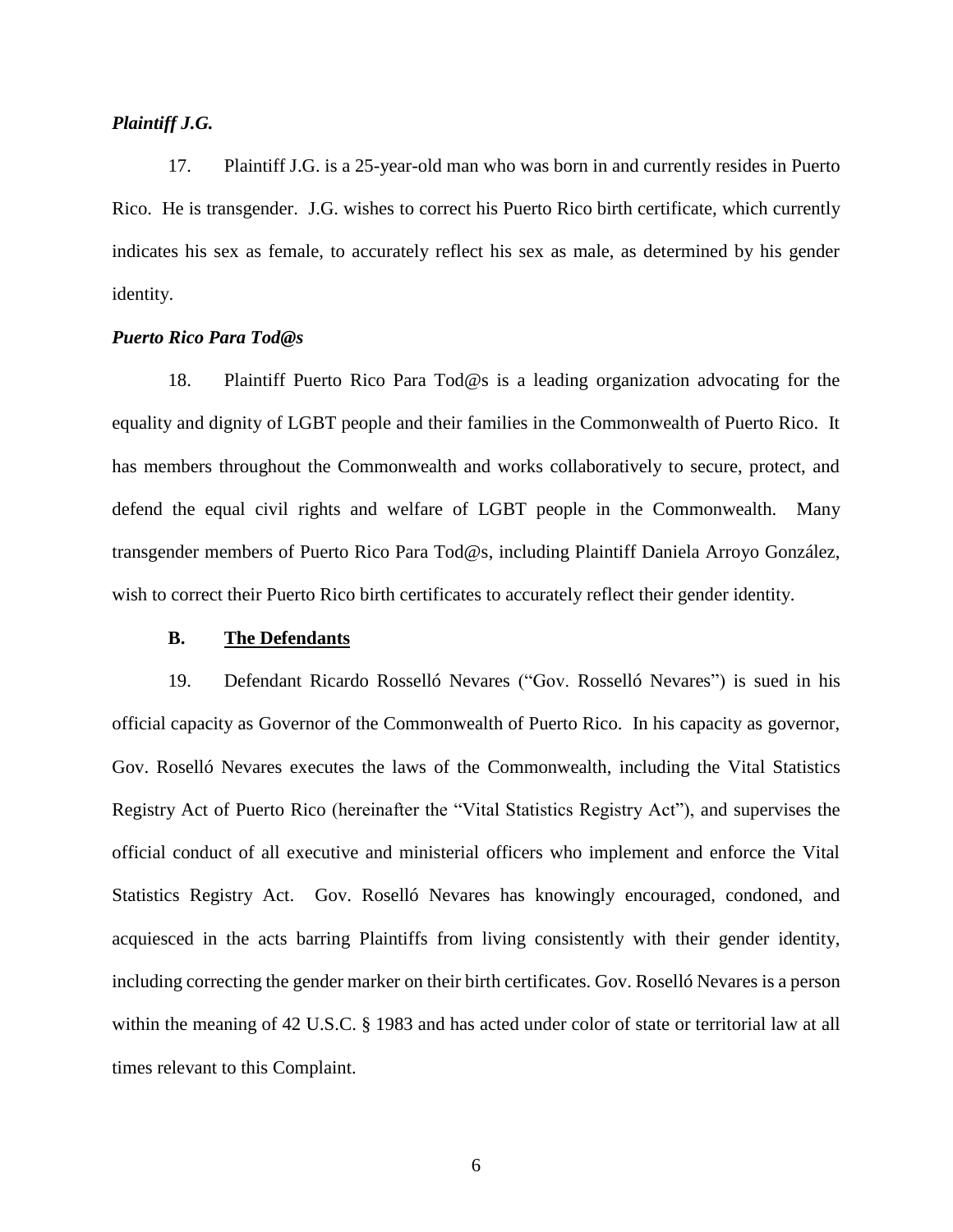20. Defendant Rafael Rodríguez Mercado ("Secretary Rodríguez Mercado") is sued in his official capacity as Secretary of the Department of Health of the Commonwealth of Puerto Rico. Pursuant to 24 L.P.R.A. § 1231, Secretary Rodríguez Mercado's duties include, among others, "prepar[ing], caus[ing] to be printed, and furnish[ing] to the keepers of the Registers, all books, printed matter and forms to be used for the registration of births . . . occurring or taking place in the Commonwealth of Puerto Rico." Further, pursuant to 24 L.P.R.A. § 1231, Secretary Rodríguez Mercado "prepare[s] and distribute[s] such detailed instruction . . . as may be necessary for the uniform application [of the Vital Statistics Registry Act]." Secretary Rodríguez Mercado also supervises and manages the Commonwealth's Director of the Division of Demographic Registry and Vital Statistics, Defendant Wanda Llovet Díaz. Secretary Rodríguez Mercado ensures compliance in all of these functions with the relevant Commonwealth laws, including those that bar transgender persons born in Puerto Rico from correcting the gender markers on their birth certificates. Secretary Rodríguez Mercado is a person within the meaning of 42 U.S.C. § 1983 and has acted under color of state or territorial law at all times relevant to this Complaint.

21. Defendant Wanda Llovet Díaz ("Ms. Llovet Díaz") is sued in her official capacity as the Director of the Division of Demographic Registry and Vital Statistics of the Commonwealth (hereinafter the "Demographic Registry"). In her official capacity, pursuant to 24 L.P.R.A. § 1071, Ms. Llovet Díaz is "in charge of all matters connected with the registration of births, marriages and deaths which may occur or take place in Puerto Rico." Ms. Llovet Díaz also ensures compliance in all of these functions with the relevant Commonwealth laws, including those that bar transgender persons born in Puerto Rico from correcting the gender markers on their birth certificates. Ms. Llovet Díaz is a person within the meaning of 42 U.S.C. § 1983 and has acted under color of state or territorial law at all times relevant to this Complaint.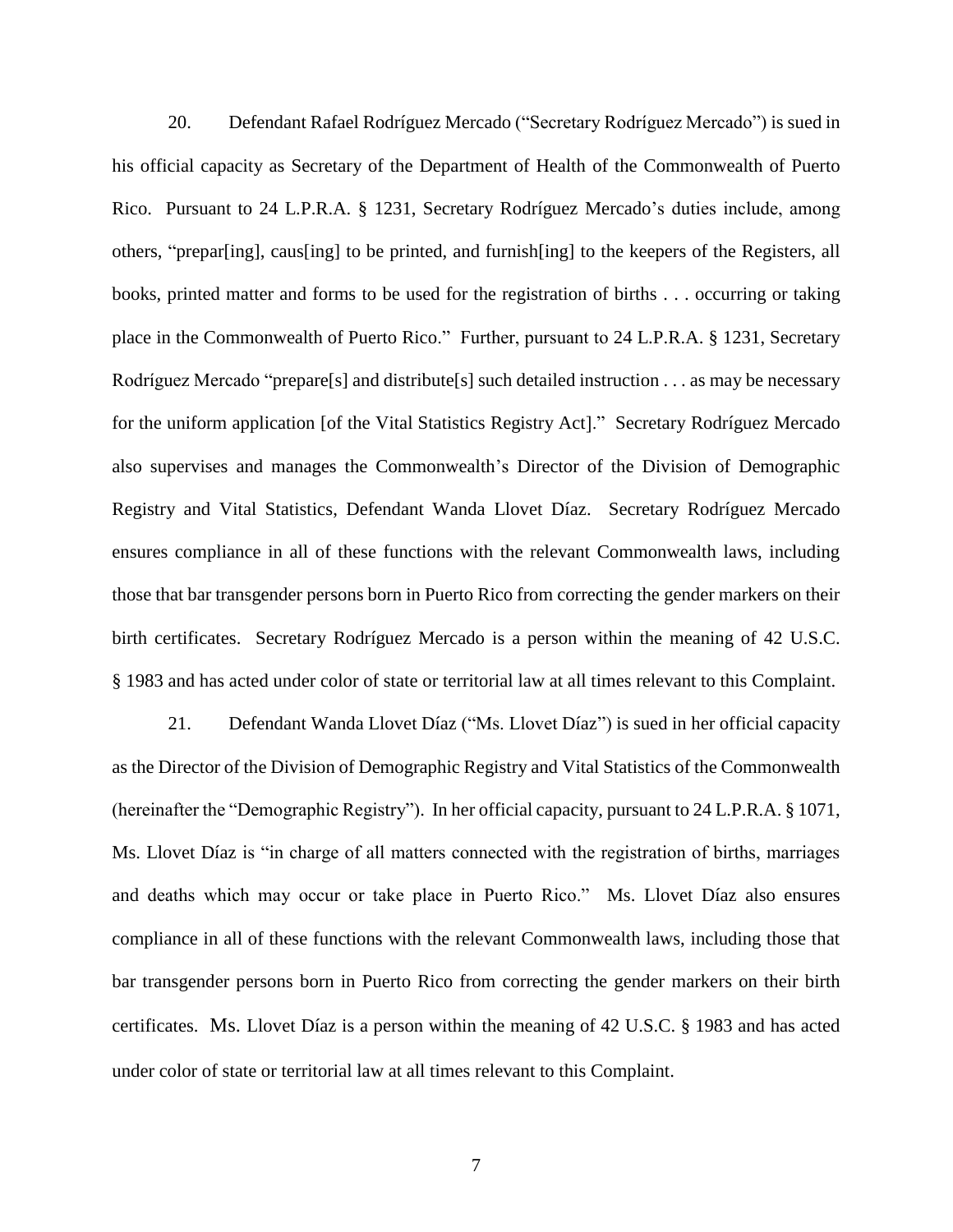#### **STATEMENT OF FACTS**

### **Sex, Gender Identity, and Gender Dysphoria**

22. A person has multiple sex-related characteristics, including hormones, external and internal morphological features, external and internal reproductive organs, chromosomes, and gender identity. These characteristics may not always be in alignment.

23. The phrase "sex assigned at birth" refers to the sex recorded on a person's birth certificate at the time of birth. Typically, a person is assigned a sex on their birth certificate solely on the basis of the appearance of external reproductive organs at the time of birth. Other sex-related characteristics (such as a person's chromosomal makeup and gender identity, for example) are typically not assessed or considered at the time of birth.

24. Gender identity—a person's core internal sense of their own gender—is the primary factor in determining a person's sex. Every person has a gender identity. There is a medical consensus that gender identity is innate and that efforts to change a person's gender identity are unethical and harmful to a person's health and well-being.

25. Although there is no one definitive factor that determines gender identity, biological factors, including sexual differentiation in the brain, have a role in gender identity development.

26. Gender identity is the primary factor in establishing a person's sex. While external reproductive organs are but one of a number of sex-related characteristics that can make up a person's sex, external reproductive organs are not always determinative of a person's sex.

27. Transgender persons are people whose gender identity diverges from the sex they were assigned at birth. A transgender man's sex is male (even though he was assigned the sex of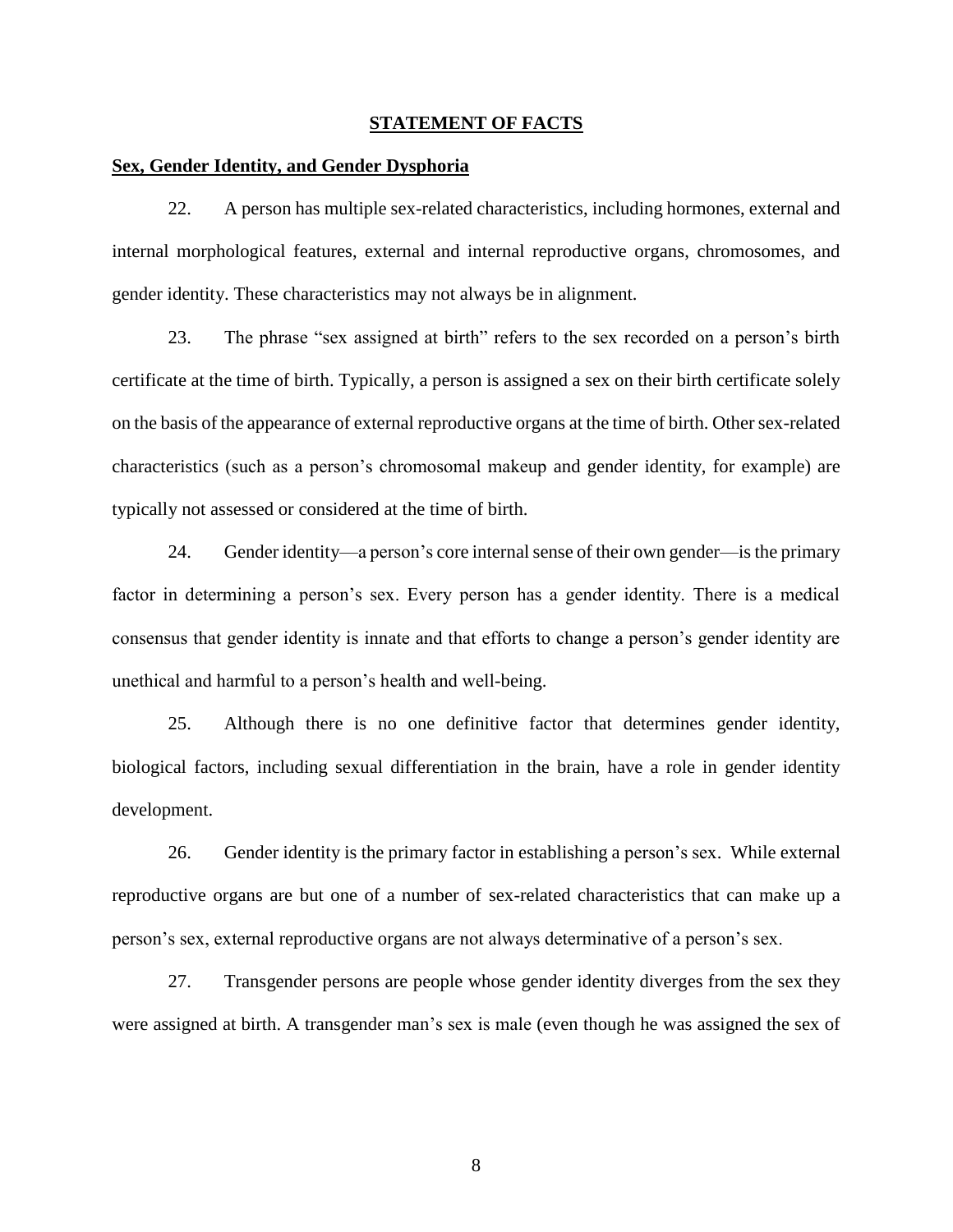female at birth) and a transgender woman's sex is female (even though she was assigned the sex of male at birth).

28. Cisgender persons are people whose gender identity aligns with the sex they were assigned at birth. A cisgender man's sex is male (and was assigned the sex of male at birth) and a cisgender woman's sex is female (and was assigned the sex of female at birth).

29. Gender identity and transgender status are inextricably linked to one's sex and are sex-related characteristics.

30. Although gender identity is often established in early childhood, a transgender person may begin to manifest a gender identity inconsistent with their sex assigned at birth at any time from early childhood through adulthood. Publicly asserting a gender identity different from one's sex assigned at birth is a deeply personal step for transgender people. Often, although not always, taking such steps is made in consultation with family, medical and health care providers, and others.

31. The incongruence between a transgender person's gender identity and sex assigned at birth can sometimes be associated with gender dysphoria. Gender dysphoria is a serious medical condition recognized in the American Psychiatric Association's Diagnostic and Statistical Manual of Mental Disorders, Fifth Ed. (2013) ("DSM-V"), and by the other leading medical and mental health professional groups, including the American Medical Association and the American Psychological Association.

32. Gender dysphoria refers to clinically significant distress that can result when a person's gender identity differs from the person's sex assigned at birth. If left untreated, gender dysphoria may result in psychological distress, anxiety, depression, and suicidal ideation or even self-harm.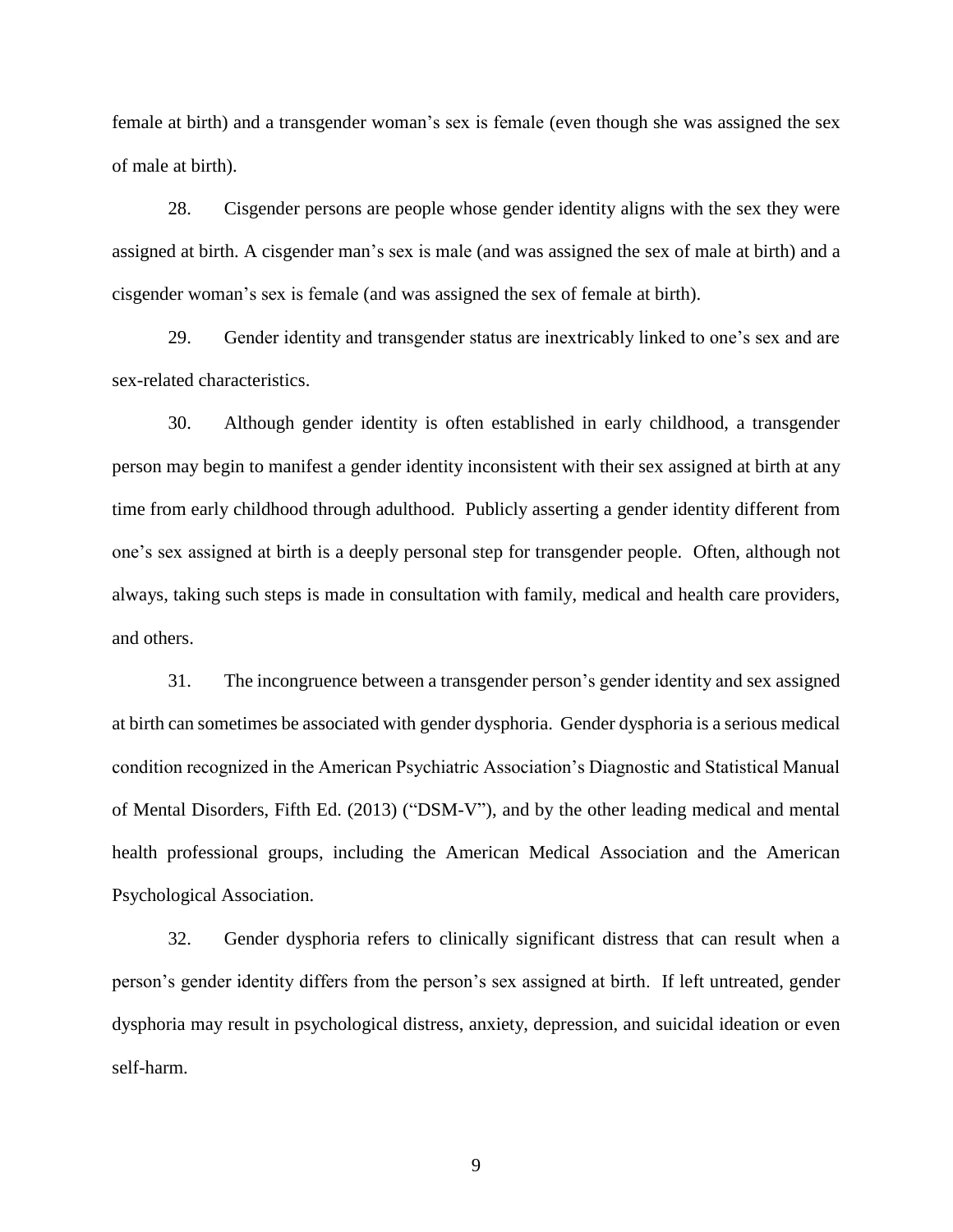33. Treatment of gender dysphoria is usually provided pursuant to the Standards of Care for the Health of Transsexual, Transgender, and Gender Nonconforming People, published by the World Professional Association of Transgender Health ("WPATH").

34. Medical treatment for gender dysphoria must be individualized and tailored to the medical needs of each patient.

35. These treatments do not change a transgender person's sex, which is already determined by their gender identity. Attempts to change a person's gender identity in order to bring it into alignment with the person's sex assigned at birth are not only unsuccessful but also dangerous, risking psychological harm and even suicide.

36. By contrast, treatments for gender dysphoria align the transgender person's body and lived experience with the person's true sex. Among the steps that transgender people take to treat their gender dysphoria are: (1) social transition; (2) hormone therapy; and/or (3) genderaffirming surgery.

37. Social transition entails a transgender person living in accordance with the person's gender identity. For example, for a transgender woman, social transition can include, among others, changing her first name to a name typically associated with women, no longer using male pronouns, changing her identity documents to indicate a female gender, wearing clothing and adopting grooming habits stereotypically associated with women, and otherwise living as a woman in all aspects of life.

38. Social transition requires that a transgender woman or a transgender man be recognized, respectively, as a woman or a man, respectively, and treated the same as all other women or men, respectively, by family members, coworkers, and others in the community.

39. Social transition is an important aspect of transition for a transgender person.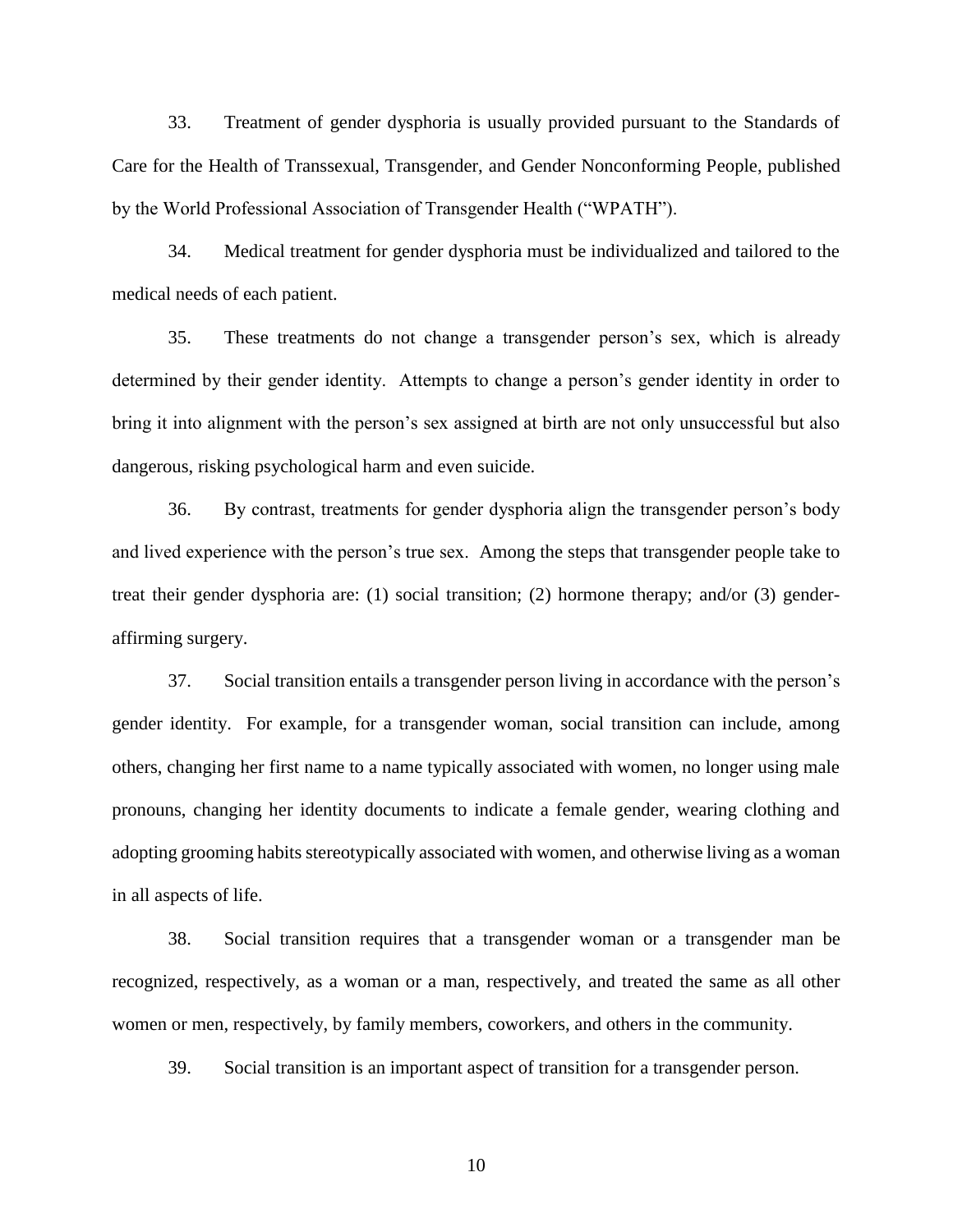40. Living in a manner consistent with one's gender identity is critical to the health and well-being of all transgender people.

41. Living in a manner consistent with one's gender identity is also a key aspect of treatment for gender dysphoria for those who suffer from it.

42. Hormone therapy involves taking hormones typically associated with one's gender identity and other hormonal medications for the purpose of synchronizing one's secondary sex characteristics with one's gender identity. Hormone therapy can have significant masculinizing or feminizing effects, and help bring the body into alignment with a person's true sex.

43. Gender-affirming surgery includes various surgical procedures that transgender persons may undertake to bring their body into alignment with their gender identity, such as genital surgery or chest reconstruction surgery. Whether surgery is medically necessary or even appropriate, however, depends on the person. Many transgender persons never undergo genderaffirming surgery. For some, surgery is not medically necessary, while for others, it may be unsafe. Unfortunately, even for some for whom the surgery is medically necessary, they may still not be able to attain it because they are limited by financial resources, lack of insurance coverage, provider availability, and other barriers to accessing health care.

44. Not every person suffering from gender dysphoria undergoes the same treatment. From a medical and scientific perspective, there is no basis for refusing to acknowledge a transgender person's true sex based on whether that person has undergone surgery or any other medical treatment.

## **The Need for Accurate Birth Certificates Matching One's Gender Identity**

45. A person's birth certificate is a trusted and essential government-issued document that serves as proof of a person's identity. For this reason, the government makes a copy of a birth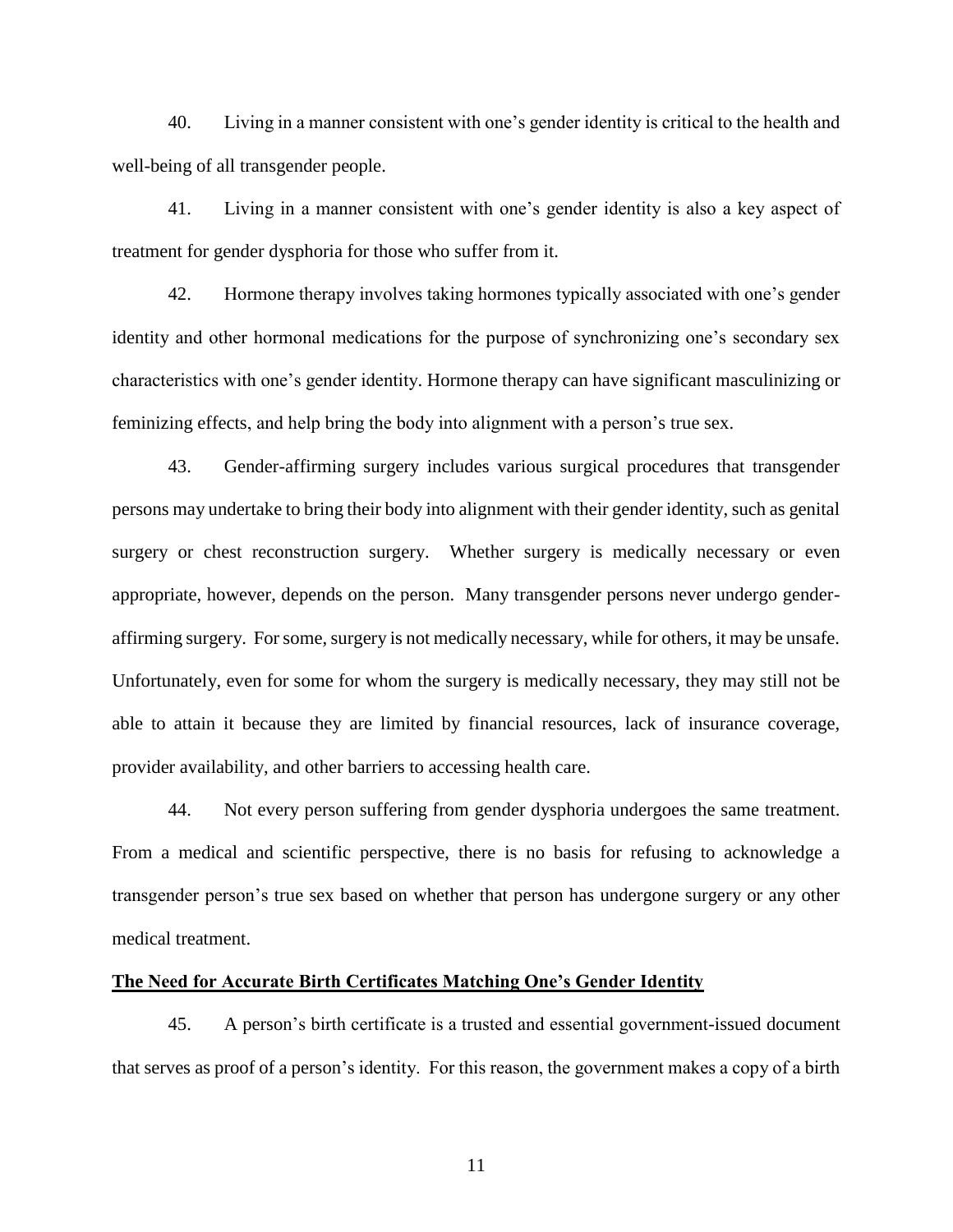certificate available to the person reflected on the birth certificate, rather than merely reserving it for the government's own use.

46. The use of birth certificates to demonstrate identity is ubiquitous in our society. Birth certificates are commonly used in a wide variety of contexts and are one of the primary ways of proving age and citizenship. In the ordinary course of life, a birth certificate is often either required directly by employers and educational institutions for enrollment, or at a minimum, is required as a prerequisite to securing other important identification documents (such as driver's licenses, social security cards, passports, and other government identification documents), that could be accepted as a substitute.

47. Birth certificates are also commonly used in determining eligibility for enrolling in government programs. On information and belief, in Puerto Rico, birth certificates are used to apply for nutritional, health care, and housing assistance, among other services.

48. Because of these and other instances in which a birth certificate serves as proof of identity or citizenship, every person needs a birth certificate that accurately reflects their identity.

49. For transgender people, however, the gender marker originally placed on their birth certificate is inaccurate because it is based on assumptions usually made solely upon viewing the person's external reproductive organs at the time of their birth, without taking into consideration other relevant factors that determine a person's sex, including their gender identity.

50. A person's gender identity is the most important determinant of a person's sex.

51. In order to have an accurate birth certificate, a transgender person must be able to correct their birth certificate to list their true sex according to their gender identity.

52. For transgender people, being forced to use an inaccurate birth certificate that does not accurately reflect their sex and is inconsistent with their gender identity subjects them to harm,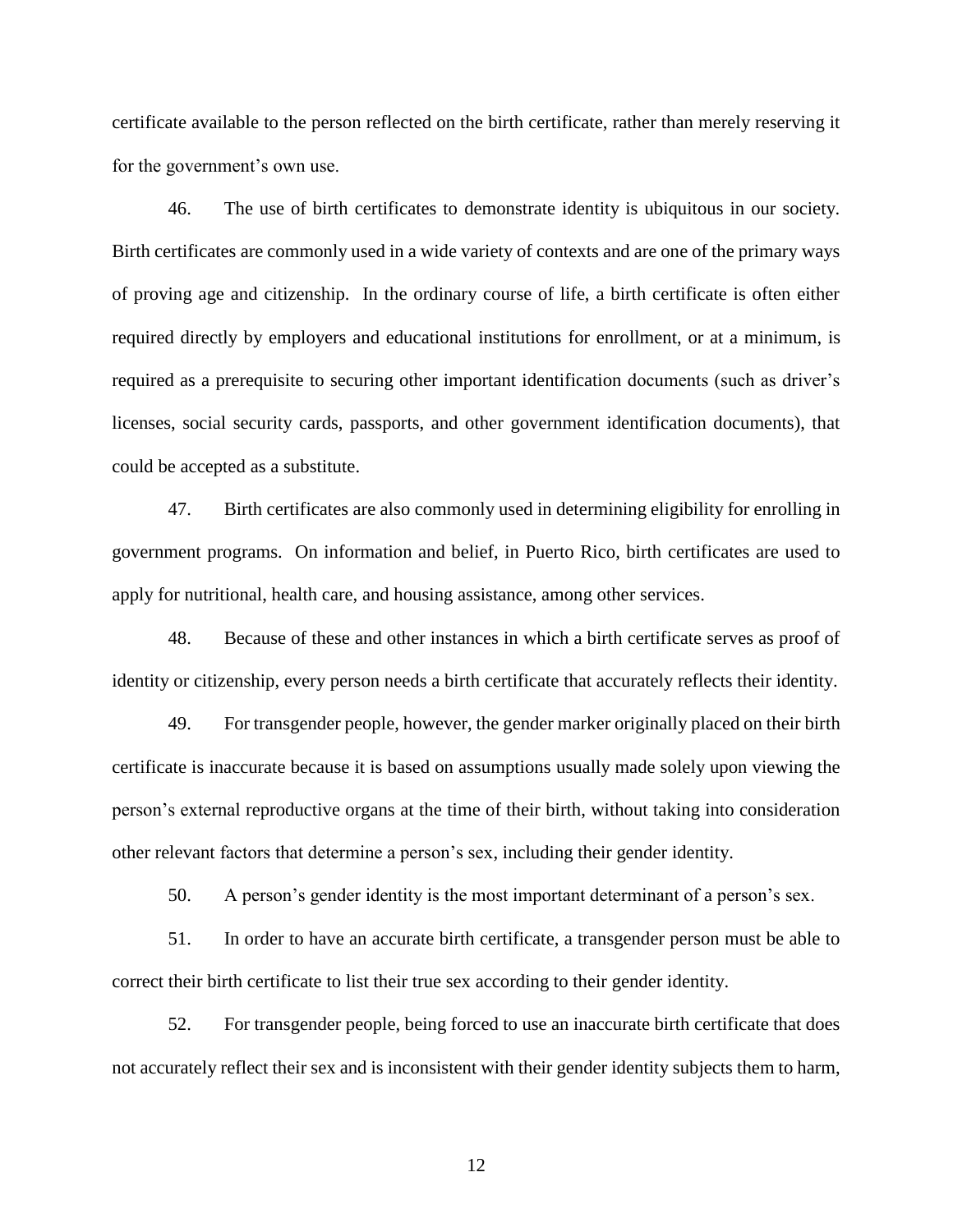including invasions of privacy, prejudice, discrimination, humiliation, harassment, stigma, and even violence.

53. Being forced to use a birth certificate that inaccurately reflects a person's sex and is inconsistent with a person's gender identity repeatedly risks disclosure of that person's transgender status, gender identity, and even medical treatment, which constitute deeply personal and sensitive information over which a transgender person has a reasonable expectation of privacy, and disclosure of which can jeopardize a person's safety and risk bodily harm.

54. Being forced to use a birth certificate that inaccurately reflects a person's sex and is inconsistent with a person's gender identity repeatedly risks disclosure of that person's transgender status and gender identity, which can jeopardize an individual's safety and risk bodily harm upon disclosure.

55. Denying transgender persons the means to correct a birth certificate to accurately reflect their sex can force these persons to disclose private information in contexts where it would otherwise remain undisclosed (such as when seeking employment or voting), regardless of whether a person's transgender status may otherwise be known by others (for example, by friends or family).

56. Transgender persons denied an accurate birth certificate are deprived of significant control over the circumstances surrounding disclosure of their transgender status, including when, where, how, and to whom their transgender status is disclosed.

57. As a result of being forced to use identification documents that are inconsistent with who they are, transgender persons face high levels of discrimination (including being denied service or asked to leave public accommodations, workplaces, or housing), harassment, and violence.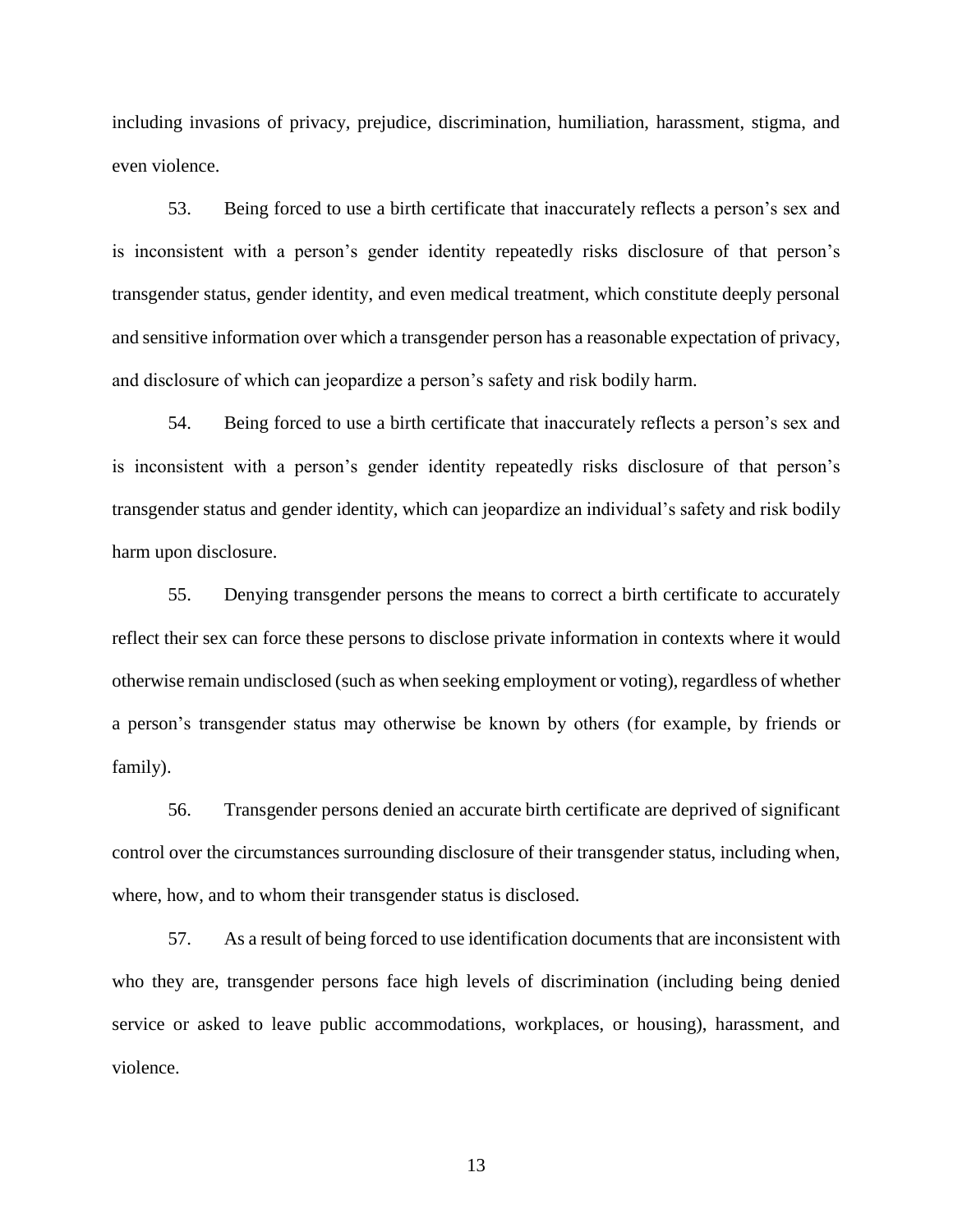58. More generally, not having accurate identity documents can be a barrier to full engagement in society for transgender people. Transgender people experience substantial discrimination and harassment in a wide variety of settings, including in employment, education, public accommodations, health care, housing, and interactions with the government, including with law enforcement. Transgender persons are also disproportionately targeted for hate crimes in the United States and abroad, and particularly in Puerto Rico. These realities make the involuntary disclosure of a person's transgender status particularly harmful and dangerous.

59. The Commonwealth's Department of Transportation and Public Works permits transgender people to correct the gender marker on their driver's licenses so that the licenses accurately reflect their sex, as determined by their gender identity, even absent a changed birth certificate.

60. In many U.S. states, however, birth certificates are among the few documents accepted to correct the gender marker on a person's driver's license. In several states, a corrected birth certificate is necessary for correcting the gender marker on a driver's license. Thus, Puerto Rico's Birth Certificate Policy prevents people who were born in Puerto Rico and are now living in these jurisdictions from correcting the gender marker on their licenses.

61. Furthermore, denying transgender persons accurate birth certificates undermines rather than serves the purpose of verifying that a transgender person is, in fact, the same person reflected on that person's birth certificate. For example, a transgender man who has taken steps to bring his body and lived experience into alignment with his true sex and gender identity will correctly be perceived as male by others. Forcing that man to use a birth certificate that inaccurately states that he is female will cause others to question whether he is the same person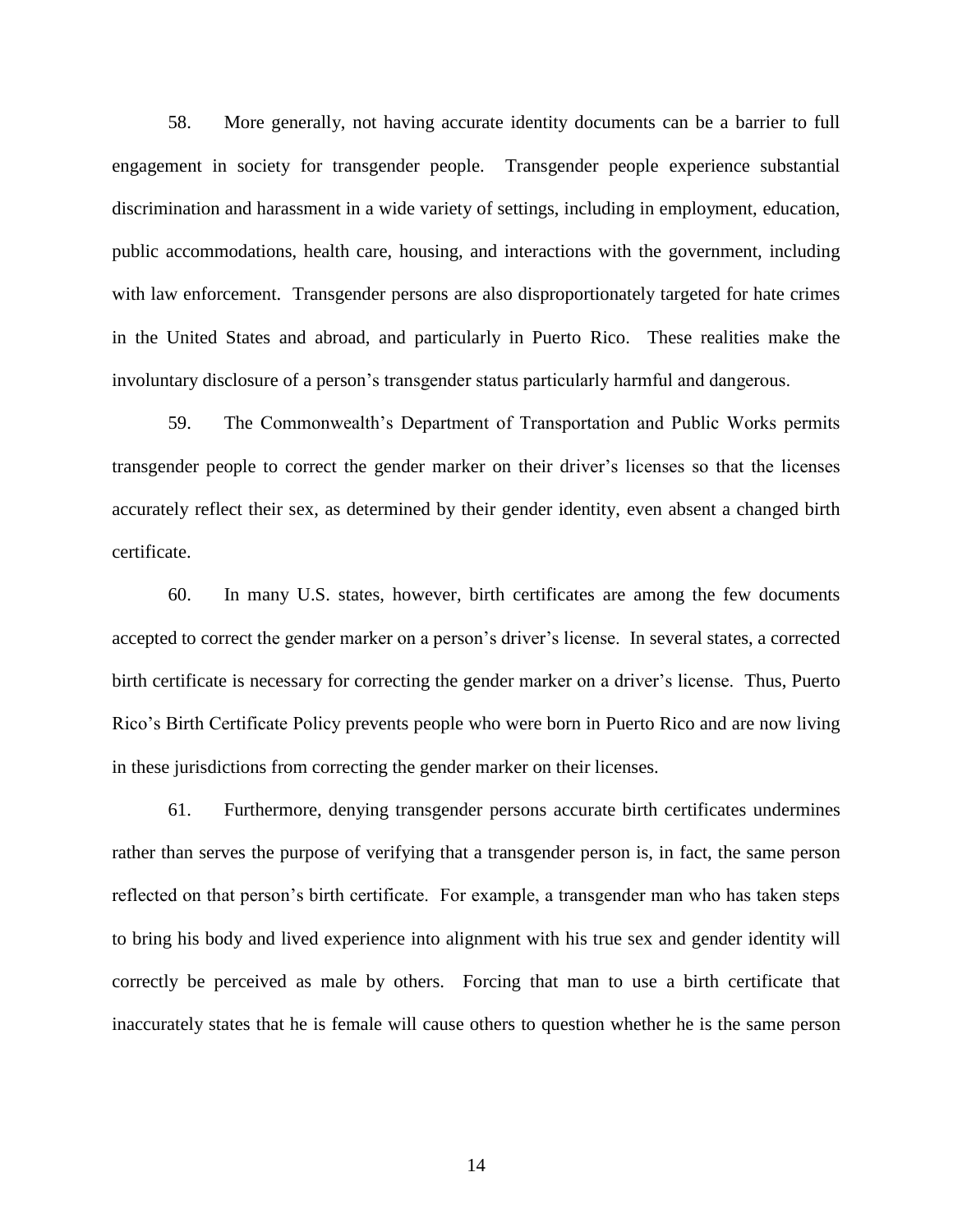reflected on the birth certificate, exposing him to invasions of privacy, prejudice, discrimination, humiliation, harassment, stigma, and even violence.

62. Correcting one's birth certificate to match one's true sex, as determined by one's gender identity, is also an important aspect of the social transition process.

63. The government's refusal to provide transgender persons with a birth certificate that matches their gender identity constitutes a stigmatizing refusal to acknowledge their gender, which is particularly harmful given that a birth certificate is the quintessential identity document. This refusal deprives Plaintiffs of their equal dignity.

#### **Puerto Rico's Birth Certificate Policy**

64. Under the Vital Statistics Registry Act, the Commonwealth's Division of Demographic Registry and Vital Statistics is in charge of all matters connected with the registration of the births that take place in Puerto Rico. The Division of Demographic Registry and Vital Statistics exercises responsibility for registration, issuance, correction, and changes to Puerto Rico birth certificates.

65. Under the Vital Statistics Registry Act, all birth certificates must include, *inter alia*, the place of birth of a newborn, the place of residence of the newborn, the given name and surnames of the child, the date of birth, the names of the child's parents, and the sex of the newborn. It is the practice and policy of the Commonwealth to determine the sex of newborns, for purposes of their birth certificates, based solely on external reproductive organs.

66. Recognizing that the information in a birth certificate may sometimes be inaccurate or need updating, the Vital Statistics Registry Act and the regulations promulgated and enforced by Defendants permit the correction of errors and updating of birth certificate records.

67. For example, pursuant to 24 L.P.R.A. § 1231, any omissions or defects appearing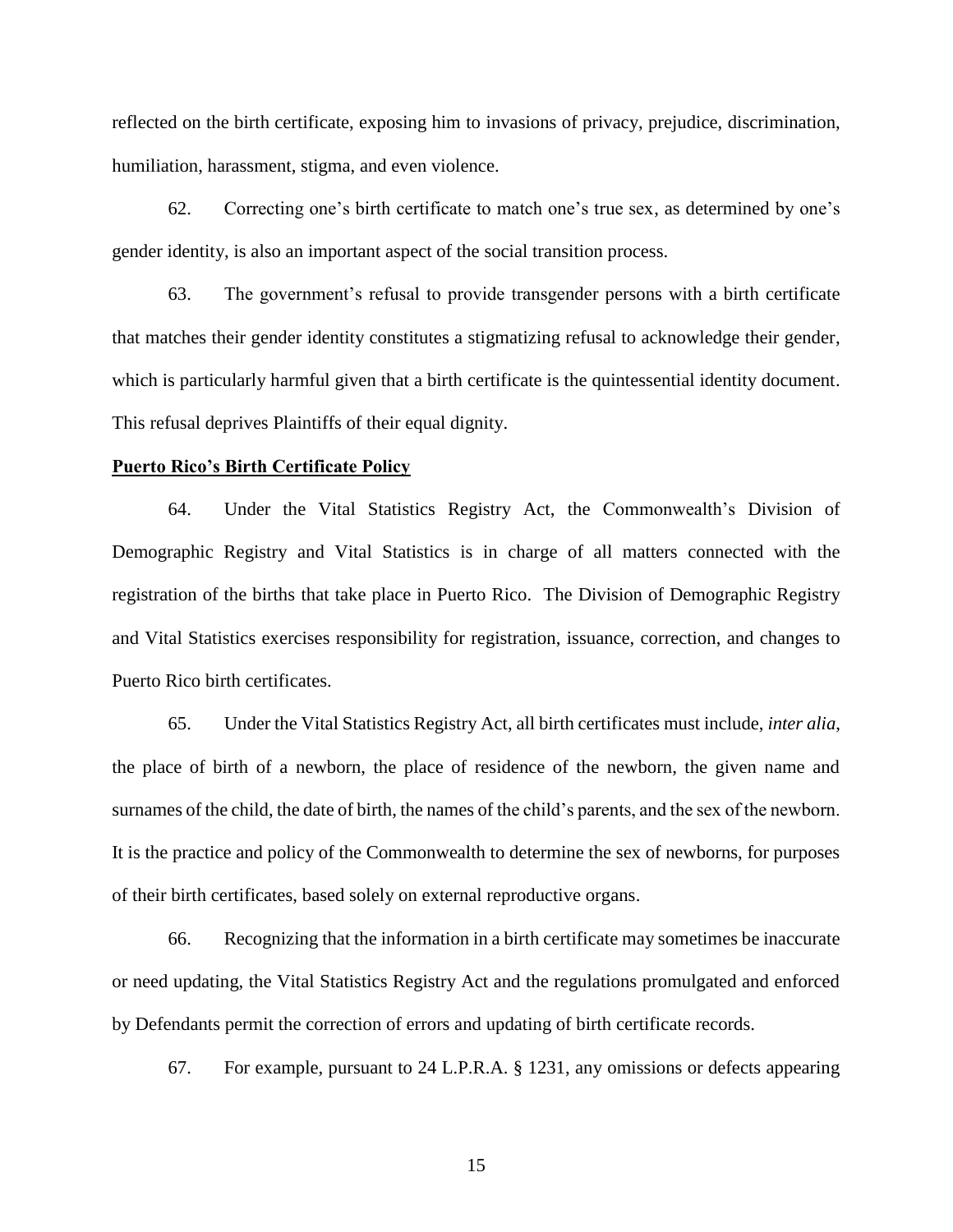on any birth certificate before being registered and filed may be corrected by Defendants, and any corrections, additions, or amendments after a birth certificate has been registered and filed may be made pursuant to a court order. Changes, additions, or modifications of a name or surname can also be made pursuant to court order.

68. In addition, under 24 L.P.R.A. § 1136, following the adoption of a child, a birth certificate reflecting only the names of the adoptive parents must be substituted for the original registered birth certificate. The original registration certificate of the birth of the adoptee, the decision of the court, and other documents are kept in a sealed envelope and are considered highly confidential documents.

69. No specific statute or regulation prohibits the correction of the gender marker on a birth certificate in order to accurately reflect the sex of a transgender person. Nonetheless, the Supreme Court of Puerto Rico held in *Ex parte Delgado*, 165 D.P.R. 170 (2005), that the Vital Statistics Registry Act enforced by Defendants did not permit transgender people to correct the gender markers on their birth certificates.

70. As such, Defendants enforce a policy and practice that categorically prohibits transgender persons born in Puerto Rico from correcting the gender marker on their birth certificates to accurately reflect their sex, consistent with their gender identity, specifically without the inclusion of revision history that reasonably discloses one's transgender status.

71. Puerto Rico's Birth Certificate Policy stands in sharp contrast to the approach taken in nearly every U.S. state, which permit transgender persons to correct the gender markers on their birth certificates to accurately reflect their sex and match their gender identity. These states typically do not require that transgender persons undergo particular medical procedures, such as surgery, in order to correct the gender marker on their birth certificates.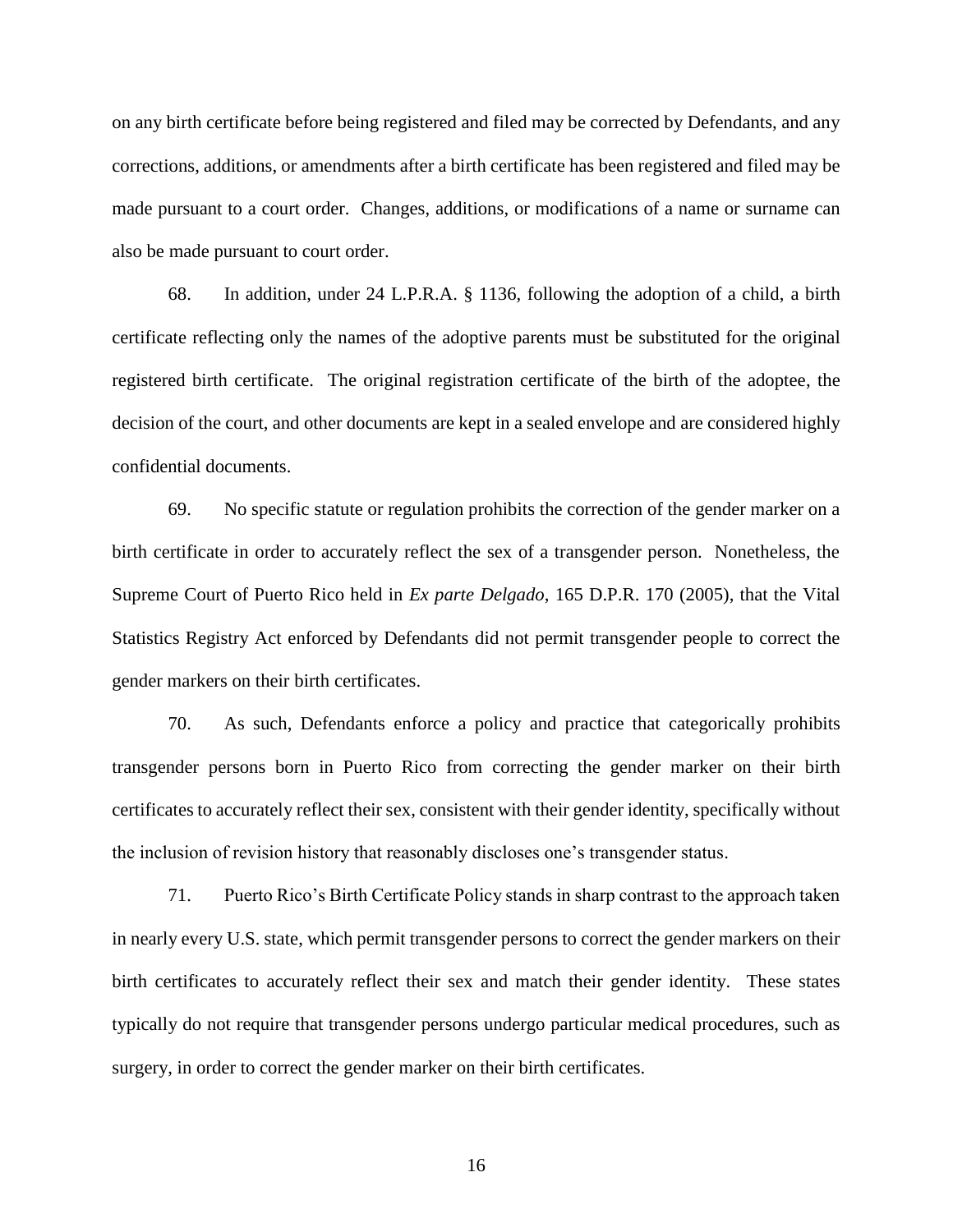72. Puerto Rico's Birth Certificate Policy also stands in stark contrast with the Commonwealth's own policy permitting transgender people to correct the gender marker on their driver's licenses to accurately reflect their sex, as determined by their gender identity. Pursuant to Executive Order No. 2015-29, the Commonwealth's Department of Transportation and Public Works permits transgender people to correct the gender marker on their driver's licenses so that the licenses accurately reflect their sex, as determined by their gender identity. The Commonwealth's Department of Transportation and Public Works also does not require that transgender persons have any particular form of medical procedure, such as surgery, in order to correct the gender marker on their driver's licenses. Such practice is consistent with mainstream medical organizations, which oppose requiring surgery in order for transgender persons to correct their identity documents.

73. Puerto Rico's Birth Certificate Policy is not supported by any compelling, important, or even legitimate government interest.

74. The Birth Certificate Policy lacks any necessary, narrowly-tailored, substantial or even rational relationship to any valid government interest, and it is not the least restrictive means of achieving any valid government interest.

75. The Birth Certificate Policy is maintained and motivated by animus toward transgender persons, including to the extent that it rests upon any actual or asserted statutory barriers to providing transgender persons with birth certificates that accurately reflect their sex and are consistent with their gender identity.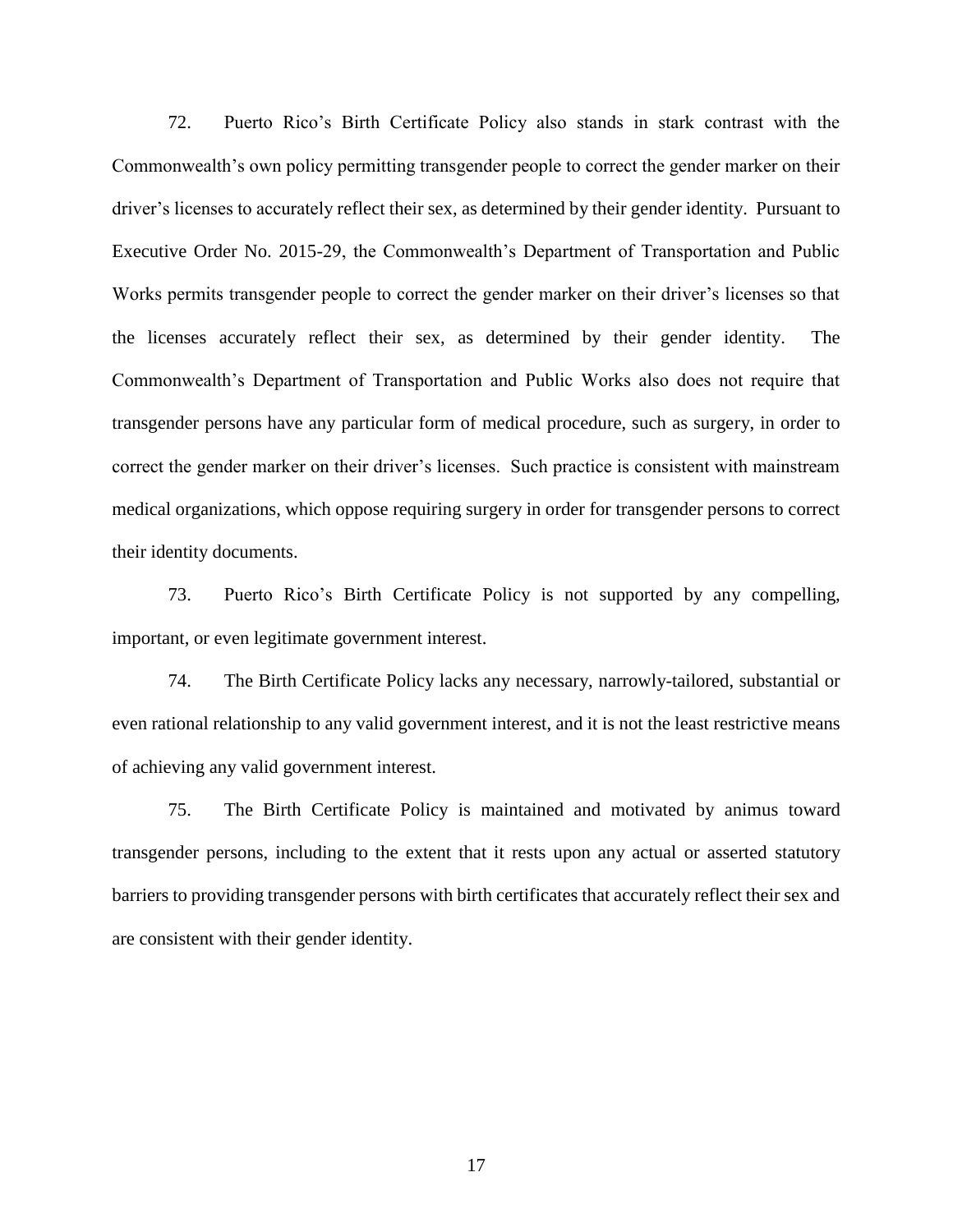#### **Plaintiffs' Lives and Experiences**

### *Plaintiff Daniela Arroyo González*

76. Plaintiff Daniela Arroyo González is an 18-year-old woman who was born in Arecibo, Puerto Rico and who currently resides in Moca, Puerto Rico. Ms. Arroyo is a high school senior who wishes to correct her birth certificate, which currently indicates that her sex is male, to accurately reflect her sex as female, as determined by her gender identity. After graduating high school, Ms. Arroyo plans to attend college in Puerto Rico and study psychology.

77. Ms. Arroyo is transgender. She was designated "male" on her birth certificate. Throughout her childhood and early adolescence, she experienced profound discomfort with being assumed to be a boy by others.

78. As early as around the age of 3 years old, Ms. Arroyo knew and felt that she was a girl. Growing up, she was interested in toys and activities that were stereotypically associated with girls and she dressed and acted in typically feminine manners.

79. Ms. Arroyo was raised as a boy and pushed into dressing and acting "like a boy." Alhough she never questioned that she was a girl, she began asking herself questions like "why is my body different [from other girls]?" and "why do I have to act differently than who I am?"

80. Despite social pressures and the discomfort and distress she felt by being assumed to be a boy, Ms. Arroyo knew that she was a girl. And as a young girl, Ms. Arroyo remembers telling her family that she was indeed a girl.

81. Ms. Arroyo remembers the shame and discomfort she felt when she graduated from the ninth grade and was called by the name she was given at birth, one which was typically associated with the male sex she was incorrectly assigned at birth.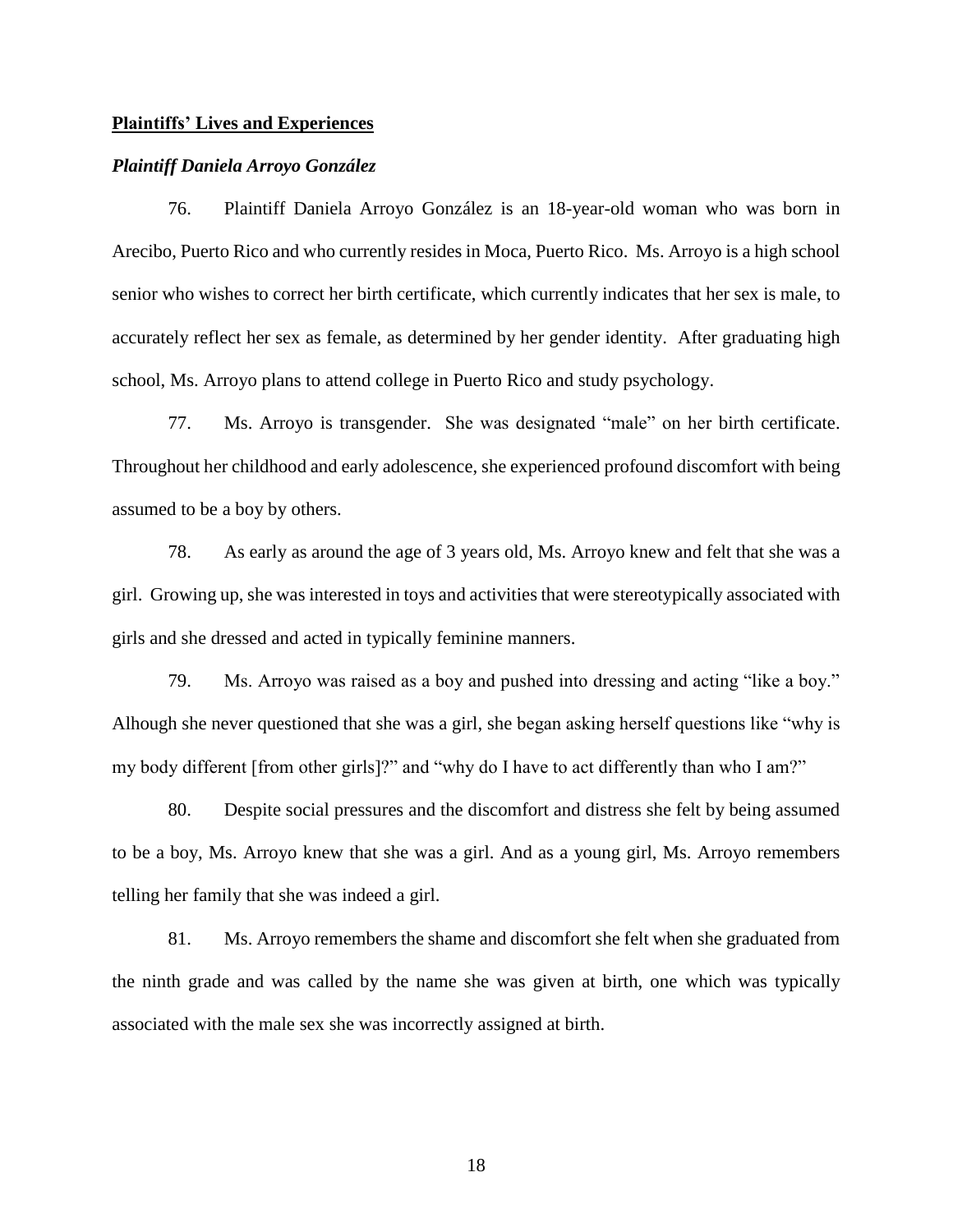82. Around the age of 14 years old, Ms. Arroyo told her mother that she was transgender.

83. After she and her mother educated themselves, and with the support of her family, at the age of 14 years old, Ms. Arroyo began to socially and medically transition in order to align her lived experience and body characteristics with her gender identity.

84. In 2013, Ms. Arroyo was diagnosed with gender dysphoria. In consultation with her medical and mental health professionals, in 2016, Ms. Arroyo began to undergo medically necessary hormone therapy to relieve her gender dysphoria and to bring her body into alignment with her gender identity. The steps she has taken in her transition have brought Ms. Arroyo's outside appearance into alignment with her female identity so that the general public sees her as the woman she is.

85. In addition to undergoing medically necessary treatment for her gender dysphoria, Ms. Arroyo has sought to align her whole lived experience with her gender identity.

86. As she started aligning her lived experience with her true self, Ms. Arroyo faced discrimination and harassment in school.

87. As she started her sophomore year, Ms. Arroyo began wearing a female uniform to her high school, Escuela Superior Catalina Morales de Flores.

88. However, her high school denied her the ability to use the restroom consistent with her female gender identity. As a result, fearing for her safety and well-being, Ms. Arroyo was forced to exit school every time she needed to use a bathroom, and used the bathrooms in a private establishment across the street.

89. In 2016, after three years of prolonged and dogged advocacy by Ms. Arroyo, her school finally stopped forcing her to use the boys' restroom. Nonetheless, the school still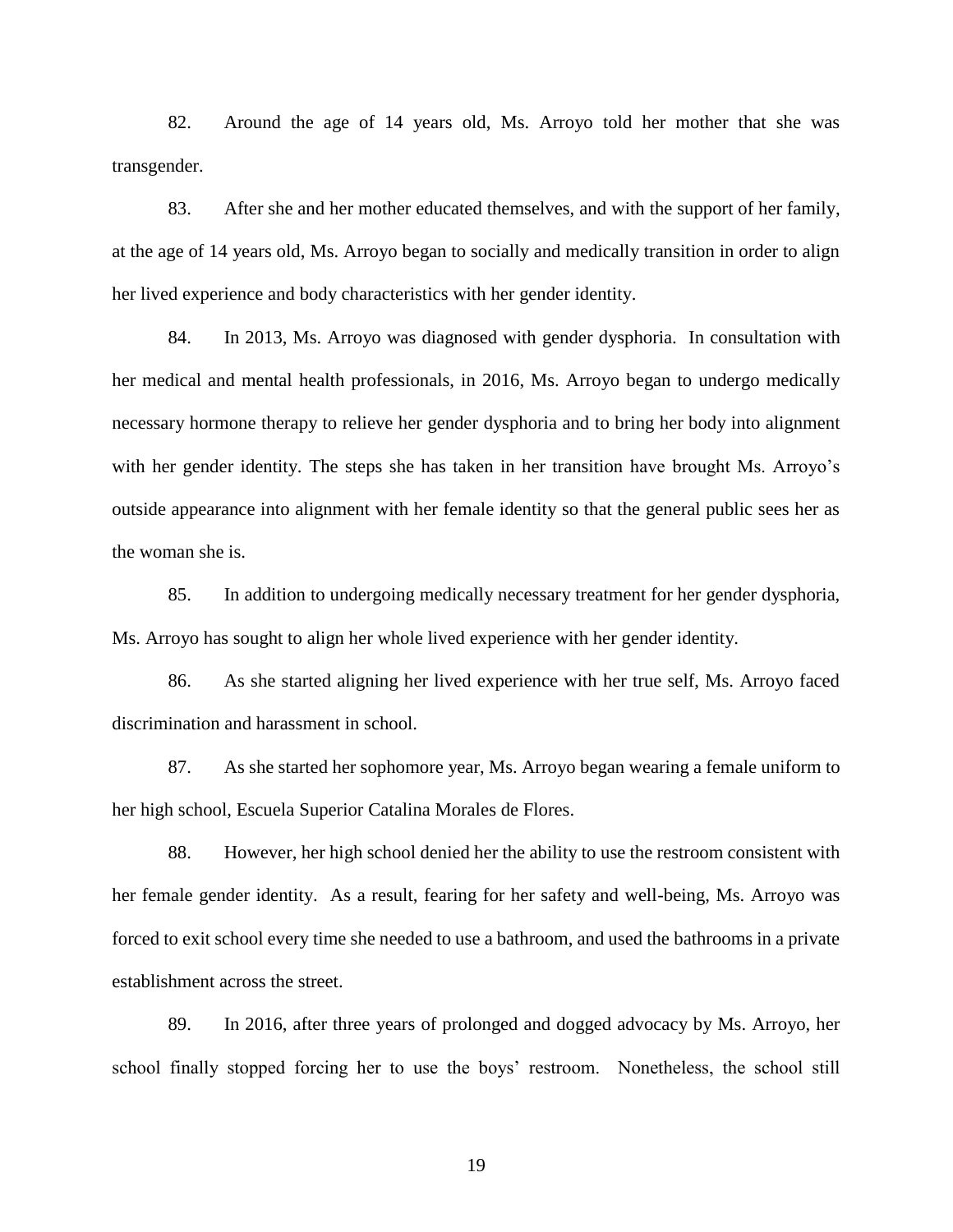unlawfully denies Ms. Arroyo the ability to use the restroom consistent with her female gender identity, in part, because Puerto Rico's Birth Certificate Policy prohibits her from correcting the gender marker on her birth certificate.

90. In addition, cognizant of how transgender people, particularly transgender youth, regularly suffer discrimination, violence, and harassment in Puerto Rico, and based in part on her own experiences, in 2015 Ms. Arroyo co-founded, along with Raymond Rohena Pérez, the Puerto Rico Trans Youth Coalition, an organization dedicated to providing a safe haven and network for transgender youth in Puerto Rico. The Puerto Rico Trans Youth Coalition currently includes more than 200 participants.

91. In February 2017, Ms. Arroyo legally changed her name from the typically male name she was given at birth to her current typically female name.

92. In March 2017, Ms. Arroyo began the process to correct the name and gender marker on her identity documents, including her driver's license, Social Security records, and birth certificate, so that her identity documents would accurately reflect her identity and sex as female.

93. Ms. Arroyo has sought to correct both her name and the gender marker on her birth certificate. Though she has applied to correct her name on her birth certificate following her legal name change, she has been advised she cannot correct the gender marker on her birth certificate as a result of Puerto Rico's Birth Certificate Policy.

94. As a result, Ms. Arroyo's birth certificate and her other identification documents are inconsistent.

95. Because she turned 18 years old after the November 2016 elections, Ms. Arroyo has not had an opportunity to vote.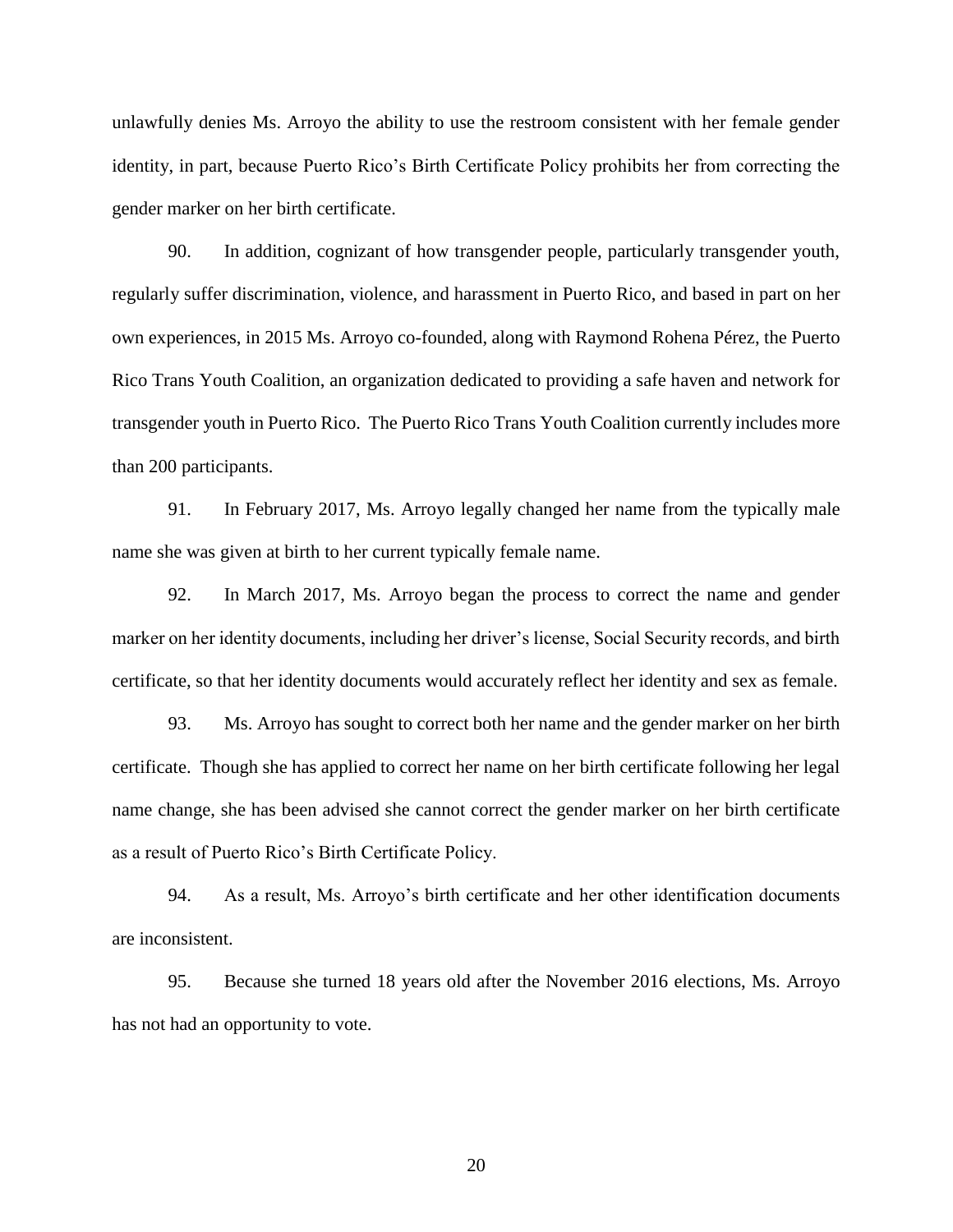96. Ms. Arroyo is aware of several instances in which transgender people have been denied voter identification cards that accurately reflect their identity because they were unable to correct the sex on their birth certificates. Upon information and belief, in order to vote in primary and general elections in Puerto Rico, voters must present their voter identification cards at the voting polls. Issuing a voter registration card that does not accurately reflect the holder's sex forces transgender persons to disclose their transgender status in order to vote.

97. As a result, Puerto Rico's Birth Certificate Policy substantially burdens the right to vote of transgender persons.

98. Ms. Arroyo is stigmatized and harmed by Puerto Rico's Birth Certificate Policy. Ms. Arroyo needs her identity documents to be congruent with the woman that she is, and Ms. Arroyo believes that her identity should be recognized and respected by the Commonwealth.

99. Ms. Arroyo reasonably fears that possessing a birth certificate that fails to accurately reflect her sex, as determined by her gender identity, increases the chances that she will be subjected to an invasion of privacy, prejudice, discrimination, harassment, humiliation, or violence.

100. As a result of Puerto Rico's Birth Certificate Policy, Ms. Arroyo's current Puerto Rico birth certificate reflects the sex she was incorrectly assigned at birth, erroneously stating that she is male.

101. Being denied a birth certificate that accurately reflects her sex, as determined by her gender identity, is psychologically and emotionally harmful to Ms. Arroyo, who is faced with the persistent reminder that the Commonwealth of Puerto Rico does not respect her for who she is and does not recognize her personhood. Ms. Arroyo remains in reasonable fear of what may happen as a result of having to present her birth certificate. Puerto Rico's Birth Certificate Policy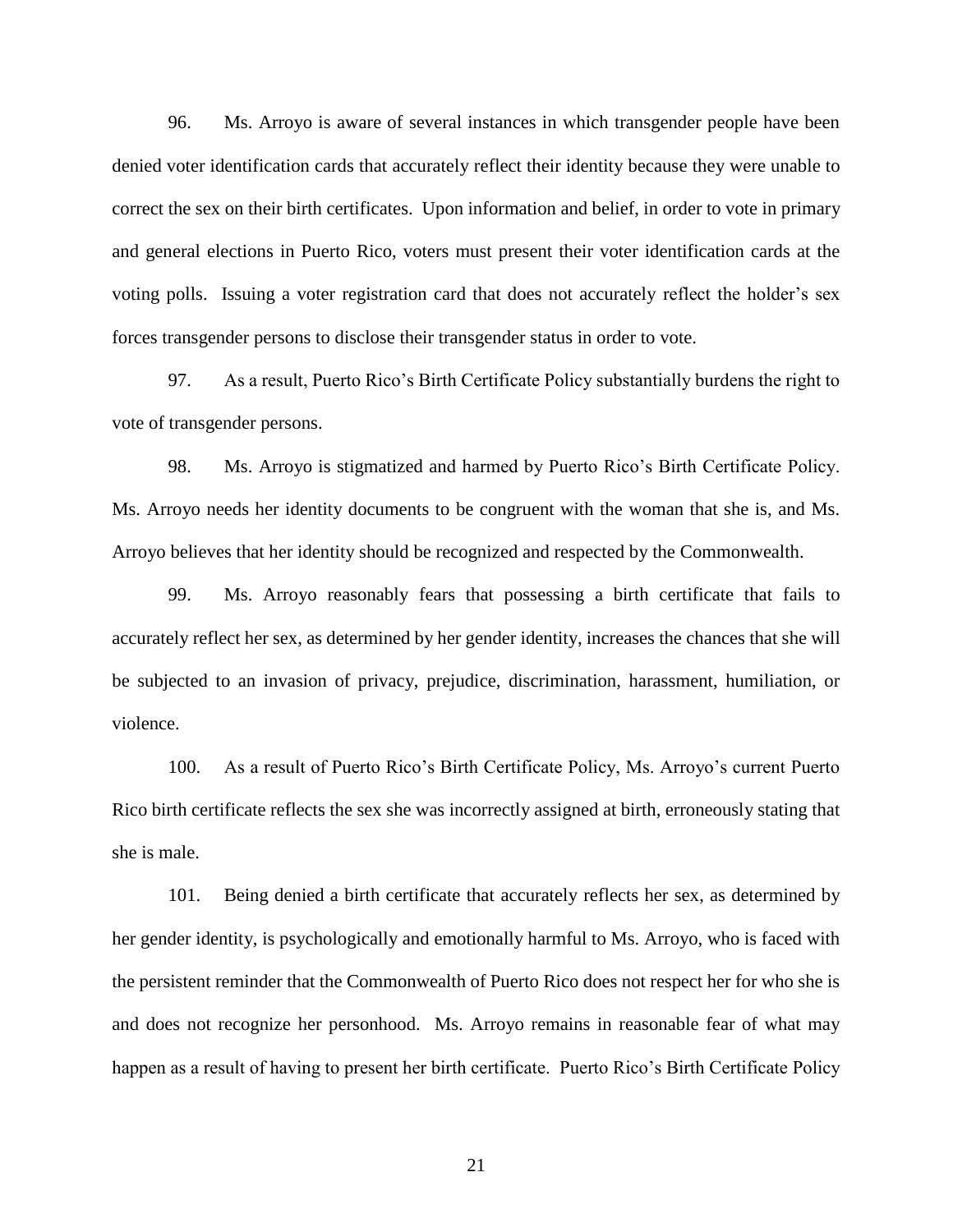subjects Ms. Arroyo to potential physical harm, particularly as a young transgender woman residing in Puerto Rico.

### *Plaintiff Victoria Rodríguez-Roldán*

102. Plaintiff Victoria Rodríguez-Roldán is a 28-year-old woman who was born in Río Piedras, Puerto Rico and who currently resides in the District of Columbia. Ms. Rodríguez-Roldán wishes to correct her Puerto Rico birth certificate, which currently indicates that her sex is male, to accurately reflect her sex as female, as determined by her gender identity.

103. Ms. Rodríguez-Roldán is transgender. She was designated "male" on her birth certificate. Although she was raised as a boy, Ms. Rodríguez-Roldán played with stereotypically feminine toys and engaged in stereotypically feminine activities as a child.

104. Because Ms. Rodríguez-Roldán was perceived as a boy, when she displayed feminine traits, her peers harassed and violently assaulted her for behaving differently from other children who were assigned "male" at birth. She remembers learning that her feminine behavior was bad and something about which we was supposed to be ashamed. Indeed, in response to the bullying she was experiencing, adults entrusted with her care would simply encourage her to be and act "normal," as if she was at fault for the harassment she was experiencing.

105. It was not until Ms. Rodríguez-Roldán was 14 years old that she encountered the term transgender. She was then able to understand the reason for her discomfort and distress growing up and to understand her identity as transgender. At that time, she confided in one of her cousins, but otherwise kept her gender identity a secret for fear that she would be rejected by her family, friends, and community.

106. On Ms. Rodríguez-Roldán's first day of college at the University of Puerto Rico – Río Piedras in 2007, when she was 18 years old, she began to slowly tell friends and others she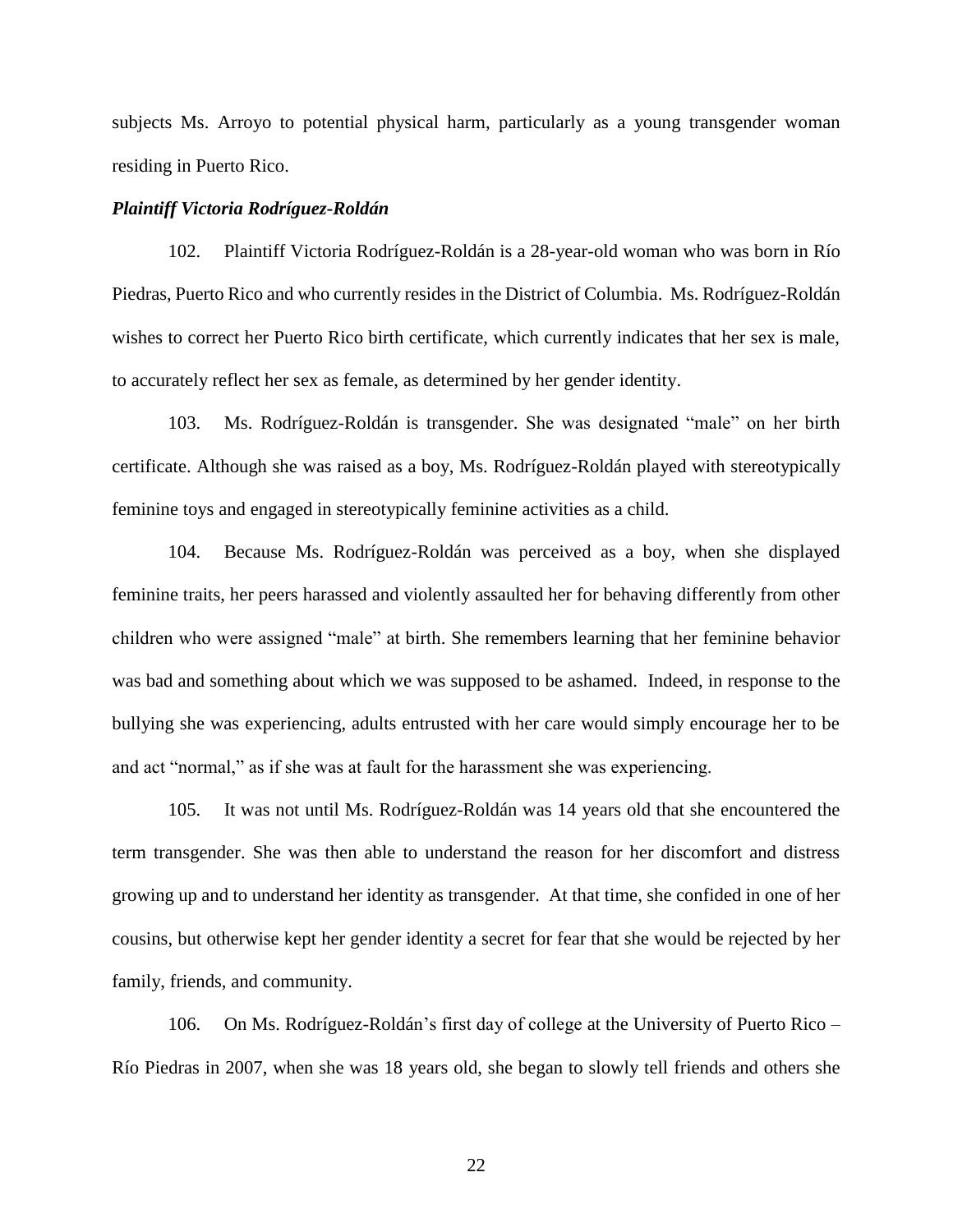trusted that she is transgender.

107. Around the same time, in 2007, Ms. Rodríguez-Roldán's medical provider diagnosed her with gender dysphoria. She then began to undergo medically-necessary hormone therapy to relieve her gender dysphoria and to bring her body into alignment with her gender identity. The steps she has taken in her transition have brought Ms. Rodríguez-Roldán's outside physical appearance into alignment with her female identity so that the general public sees her as the woman she is.

108. Ms. Rodríguez-Roldán has also taken steps to align her entire lived experience with her female gender identity.

109. Beginning in her sophomore year in college, Ms. Rodríguez-Roldán made ad hoc arrangements for herself to prevent herself from being "outed" or "misgendered" because she had not yet obtained a legal name change. For example, she informed her college professors of her chosen name, Victoria, prior to the start of a course so that her name would be correct for roll call and in order to prevent disclosure of her transgender status to students she might not know or confide in.

110. In 2011, while she was a student at the University of Maine School of Law, Ms. Rodríguez-Roldán legally changed her name to her typically female chosen name, and acquired a driver's license with her legal name and corrected gender marker. Thereafter, Ms. Rodríguez-Roldán also changed her name and gender marker on her social security records and on her U.S. passport.

111. However, Ms. Rodríguez-Roldán's birth certificate still incorrectly identifies her gender as male, despite her being a woman and despite the gender marker on her other government identification documents correctly identifying her as female.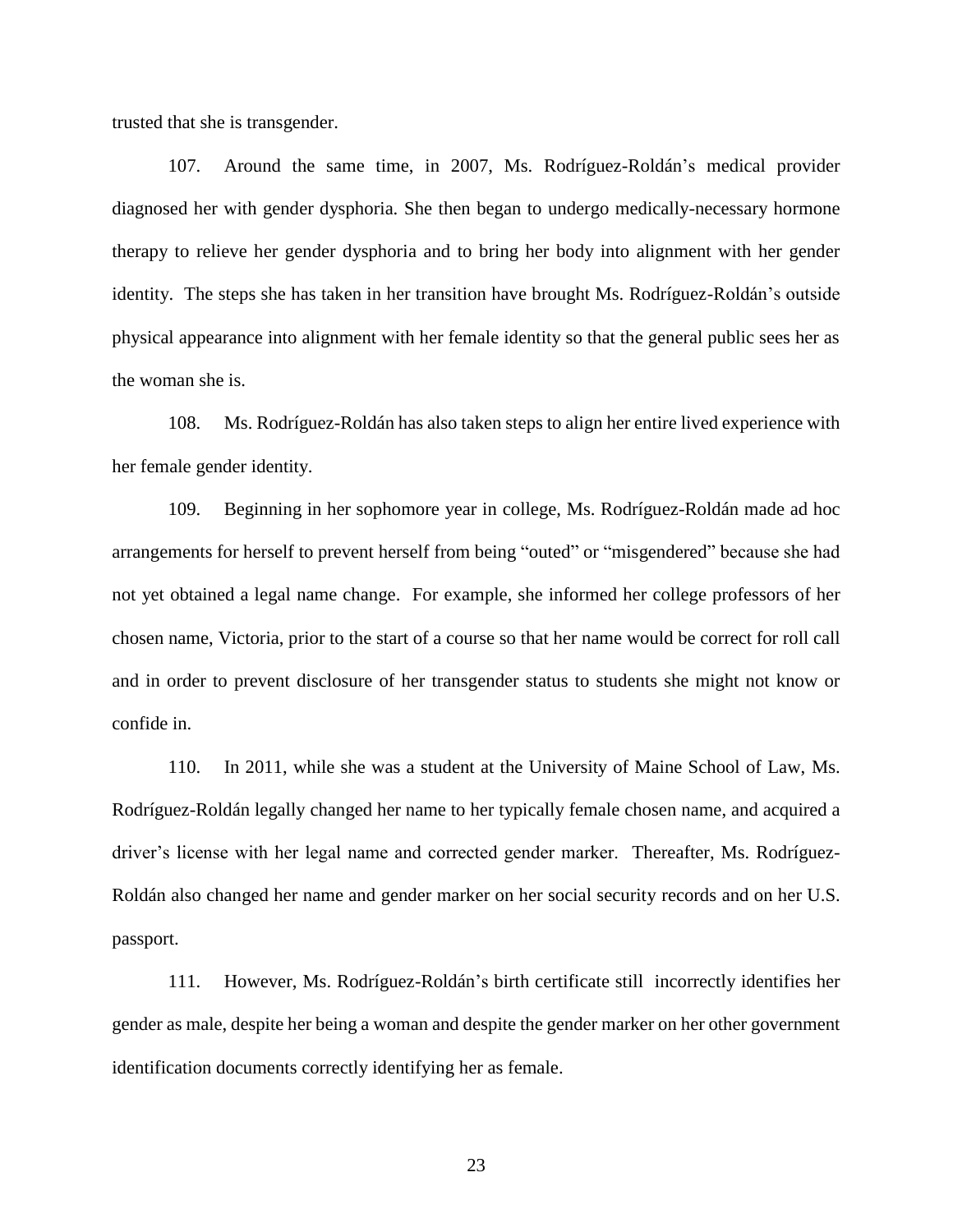112. Because of Puerto Rico's Birth Certificate Policy, Ms. Rodríguez-Roldán is prohibited from correcting the gender marker on her birth certificate, and she thus has considered it futile to attempt to correct her birth certificate. As a result, Ms. Rodríguez-Roldán's birth certificate and her other identification documents are inconsistent.

113. Ms. Rodríguez-Roldán has dedicated her professional life to eradicating discrimination and fighting for social justice in various capacities, including working for the United States Department of Labor's Civil Rights Center and currently as an advocate for transgender individuals in her job at a non-profit organization.

114. Ms. Rodríguez-Roldán is personally aware of the high incidence of violence and harassment directed at transgender persons as well as the high rates of employment and housing discrimination faced by transgender persons. She reasonably fears that possessing a birth certificate that fails to match her gender identity increases the chances that she will be subjected to invasions of privacy, prejudice, discrimination, distress, harassment, or violence, and she has taken steps to try to reduce those risks.

115. Ms. Rodríguez-Roldán is harmed by Puerto Rico's Birth Certificate Policy. She needs her identity documents to be congruent with the woman that she is and believes that her gender identity should be recognized and respected by the Commonwealth.

116. Ms. Rodríguez-Roldán reasonably fears that possessing a birth certificate that fails to accurately reflect her sex, as determined by her gender identity, increases the chances that she will be subjected to discrimination, harassment, or violence.

117. For example, while she was attending law school in Maine, Ms. Rodríguez-Roldán regularly traveled between Maine and Puerto Rico. Because Puerto Rico at the time did not permit transgender people to have driver's licenses accurately reflecting their true sex—as it still refuses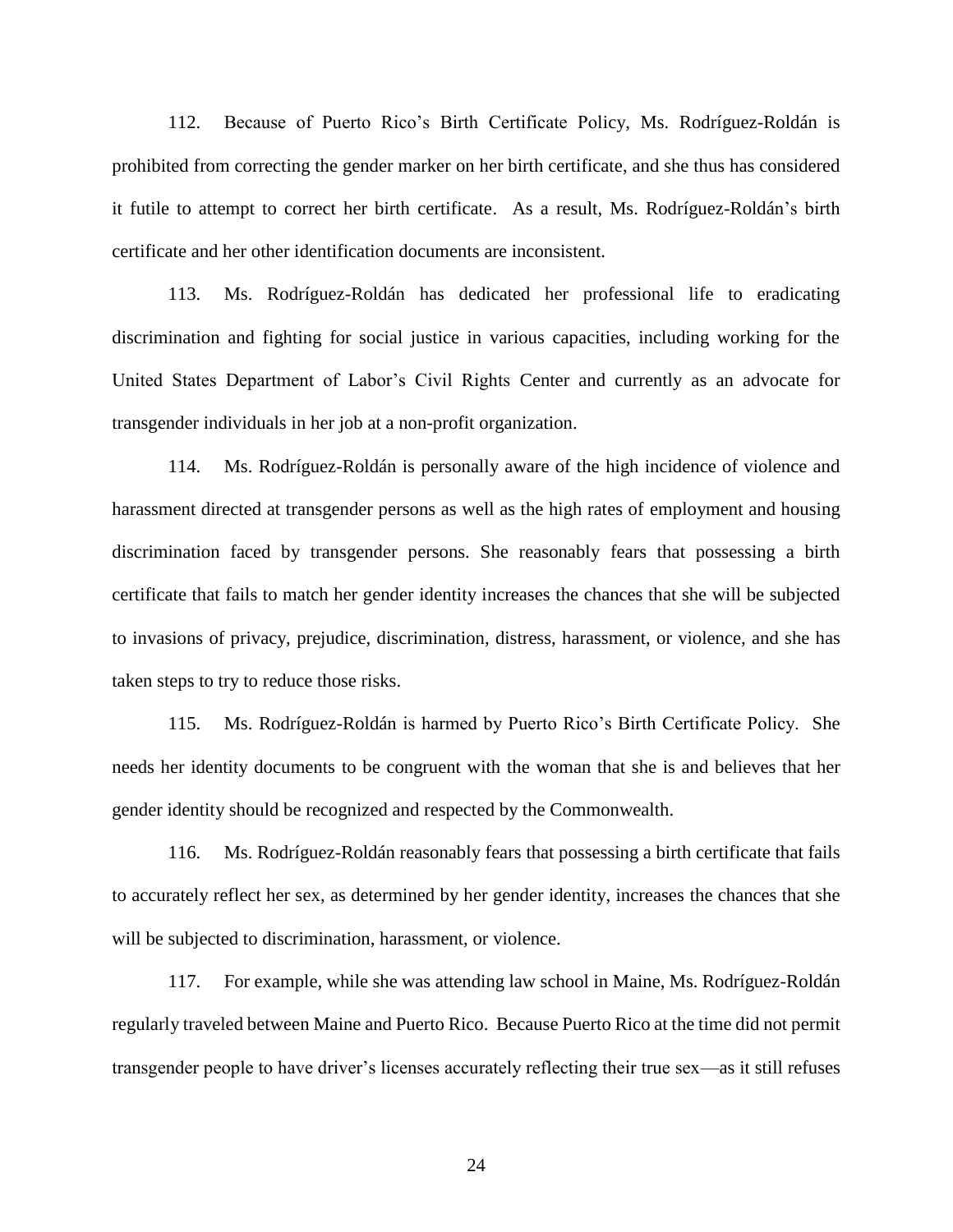to permit with regard to birth certificates—and her identification documents were inconsistent with who she is, Ms. Rodríguez-Roldán was constantly misgendered by others as she traveled, causing her distress and humiliation.

118. As a result of Defendants' Birth Certificate Policy, Ms. Rodríguez-Roldán's current Puerto Rico birth certificate reflects the sex she was incorrectly assigned at birth solely based on external reproductive organs, erroneously stating that she is male.

119. Being denied a birth certificate that accurately reflects her sex, as determined by her gender identity, is psychologically and emotionally harmful to Ms. Rodríguez-Roldán, who is faced with the persistent reminder that the Commonwealth of Puerto Rico does not respect her for who she is and does not recognize her personhood. Ms. Rodríguez-Roldán remains in reasonable fear of what may happen as a result of having to present her birth certificate. Puerto Rico's Birth Certificate Policy subjects Ms. Rodríguez-Roldán to potential physical harm, particularly as a transgender woman of color living in the District of Columbia area, which has high rates of violence against transgender women like herself.

## *Plaintiff J.G.*

120. J.G. is a 25-year-old man who was born and raised in the greater San Juan, Puerto Rico metropolitan area. Plaintiff J.G. wishes to correct his Puerto Rico birth certificate, which currently indicates that his sex is female, to accurately reflect his sex as male, as determined by his gender identity. J.G. completed his undergraduate studies and currently works in sales and marketing for a private company in Puerto Rico.

121. J.G. is transgender. He was designated "female" on his birth certificate. Throughout his childhood and adolescence, he experienced profound discomfort with being assumed to be a girl by others.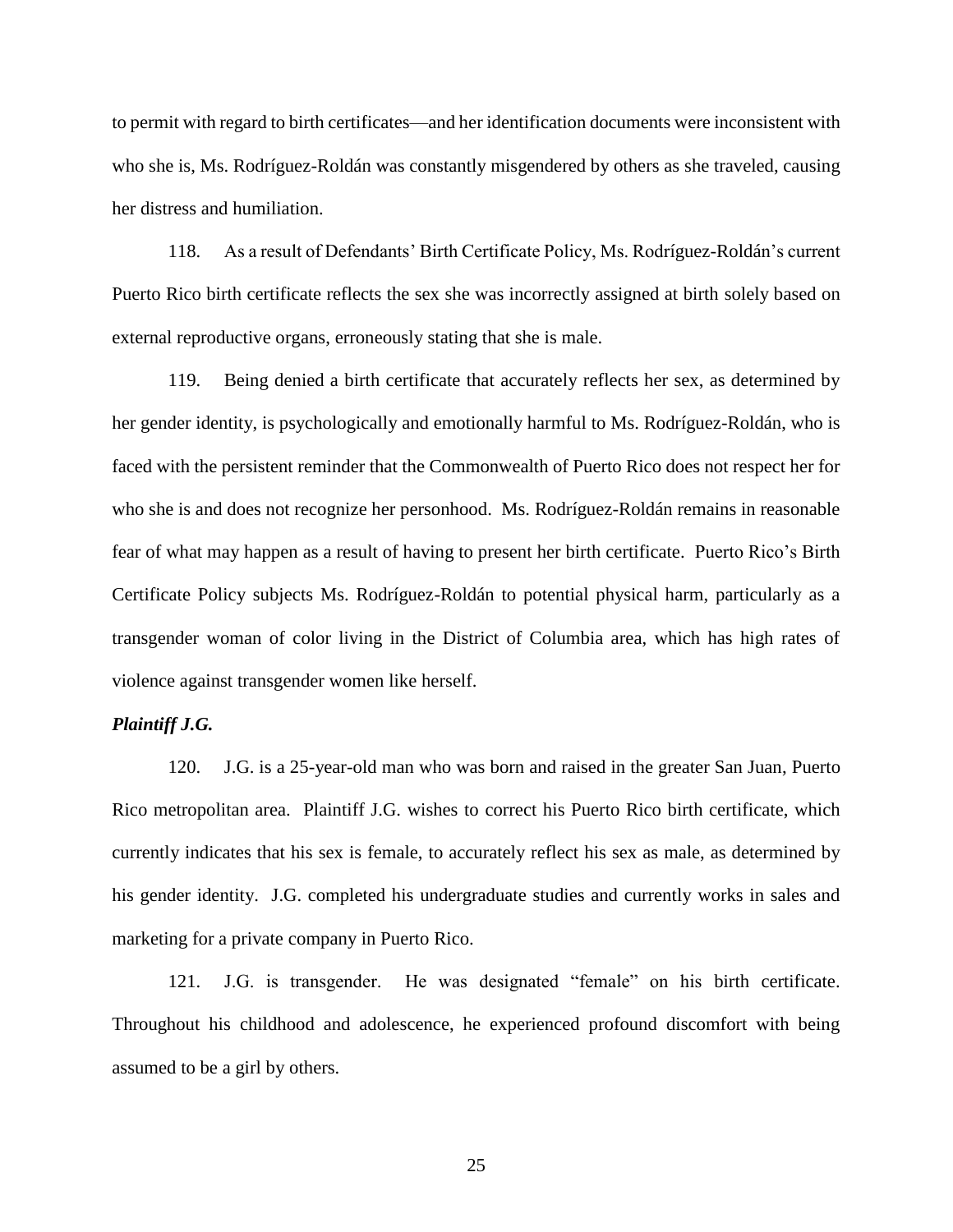122. As early as the age of 4 years old, J.G. knew he was different from the other children assigned the sex of female at birth. Ever since he was a young child, J.G. was interested in toys and activities that are typically associated with boys, and J.G. would wear stereotypically masculine clothes.

123. Throughout his childhood and adolescence, J.G. experienced profound discomfort at being seen as a girl by others. Because J.G. did not identify with girls and was not considered one of the boys, J.G. had a solitary life as a child and had trouble socializing with children his own age.

124. As he grew up, J.G. identified more closely with the male sex and even more regularly wore stereotypically masculine clothes. Being seen and treated as a girl caused J.G. great distress.

125. By the time he was approximately 23 years old, J.G. had learned language to identify his experience as transgender and was able to understand the reason for his discomfort and distress growing up. J.G. was a man who had incorrectly been designated the sex of female at birth.

126. Thereafter, in 2015, J.G. began to socially and medically transition in order to align his lived experience and body characteristics with his gender identity. Since then, J.G. has lived as his true self—a man—in all aspects of his life.

127. That same year, J.G. told his family that he was transgender. His parents, siblings, and other relatives expressed their support at the time and continue to this day to support him and treat him as the man he is.

128. In 2015, J.G. was diagnosed with gender dysphoria. In consultation with his medical and mental health professionals, J.G. began to undergo medically necessary hormone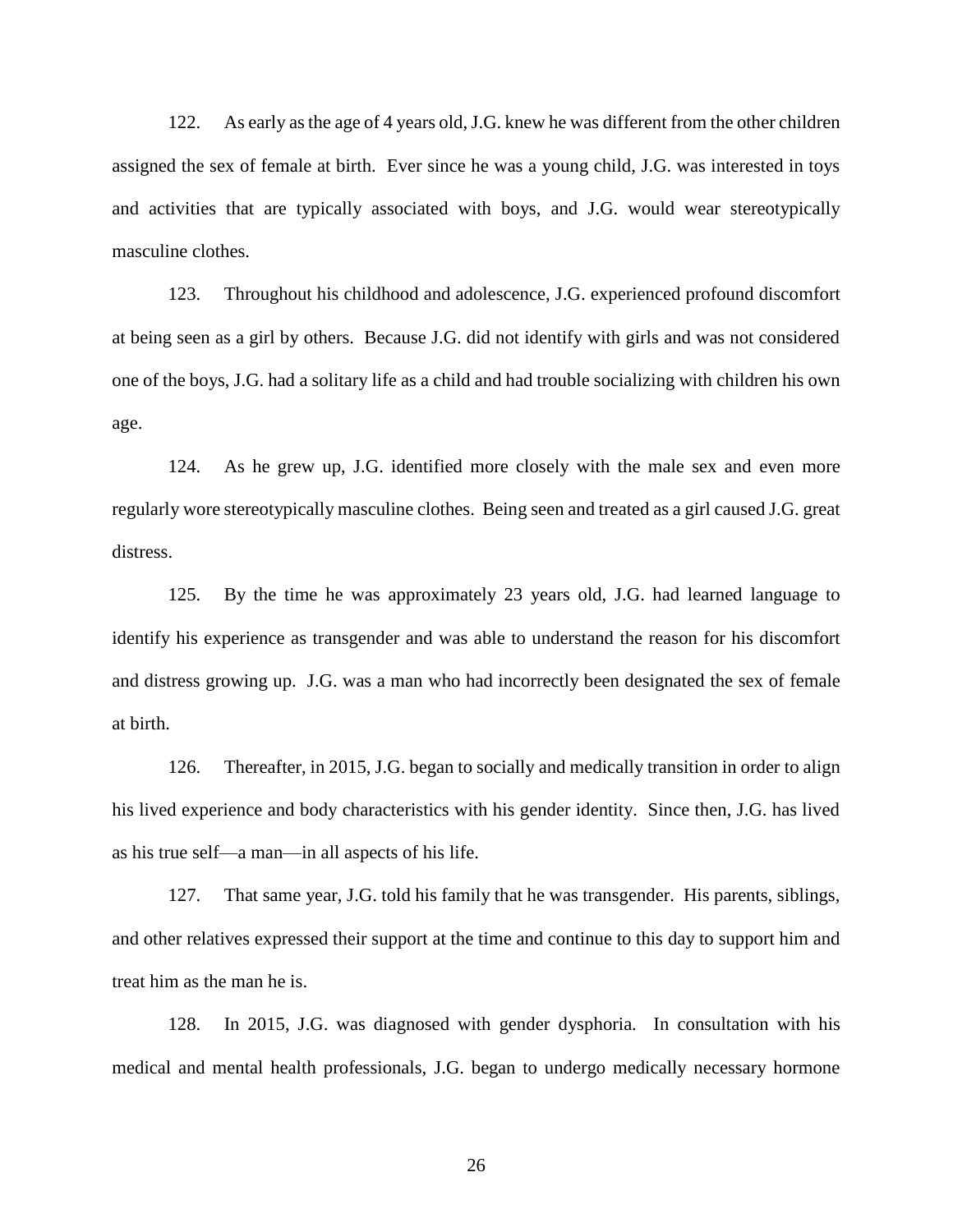therapy to relieve his gender dysphoria and bring his body into alignment with his gender identity. The steps he has taken in his transition have brought J.G.'s outside appearance into alignment with his male identity so that the general public and community see him as the man he is.

129. Indeed, J.G.'s transgender status is not publicly known, including not being known by his current employer or co-workers.

130. J.G. has sought to align his lived experience with his gender identity.

131. In early 2016, J.G. legally changed his name to a name stereotypically associated with men.

132. Following his legal name change, J.G. sought to update the name and correct the gender marker on his personal identity documents.

133. J.G. updated his name and corrected his gender marker on his Puerto Rico driver's license in accordance with the policy and practice of the Commonwealth's Department of Transportation and Public Works. He also corrected his Social Security records.

134. J.G. also attempted to correct his Puerto Rico birth certificate, which currently indicates that his sex is female, to accurately reflect his sex as male, as determined by his gender identity. Following his legal name change, J.G. sought to correct both his name and the gender marker on his birth certificate. However, as a result of Puerto Rico's Birth Certificate Policy, J.G. was only able to correct his name on his birth certificate and was not able to correct the gender marker on his birth certificate.

135. Accordingly, J.G.'s current birth certificate fails to accurately reflect who he is.

136. Having a birth certificate that incorrectly identifies J.G. as female is a significant barrier to his ability to function successfully as a man in seeking employment and gaining access to other private and public services, entitlements, and benefits.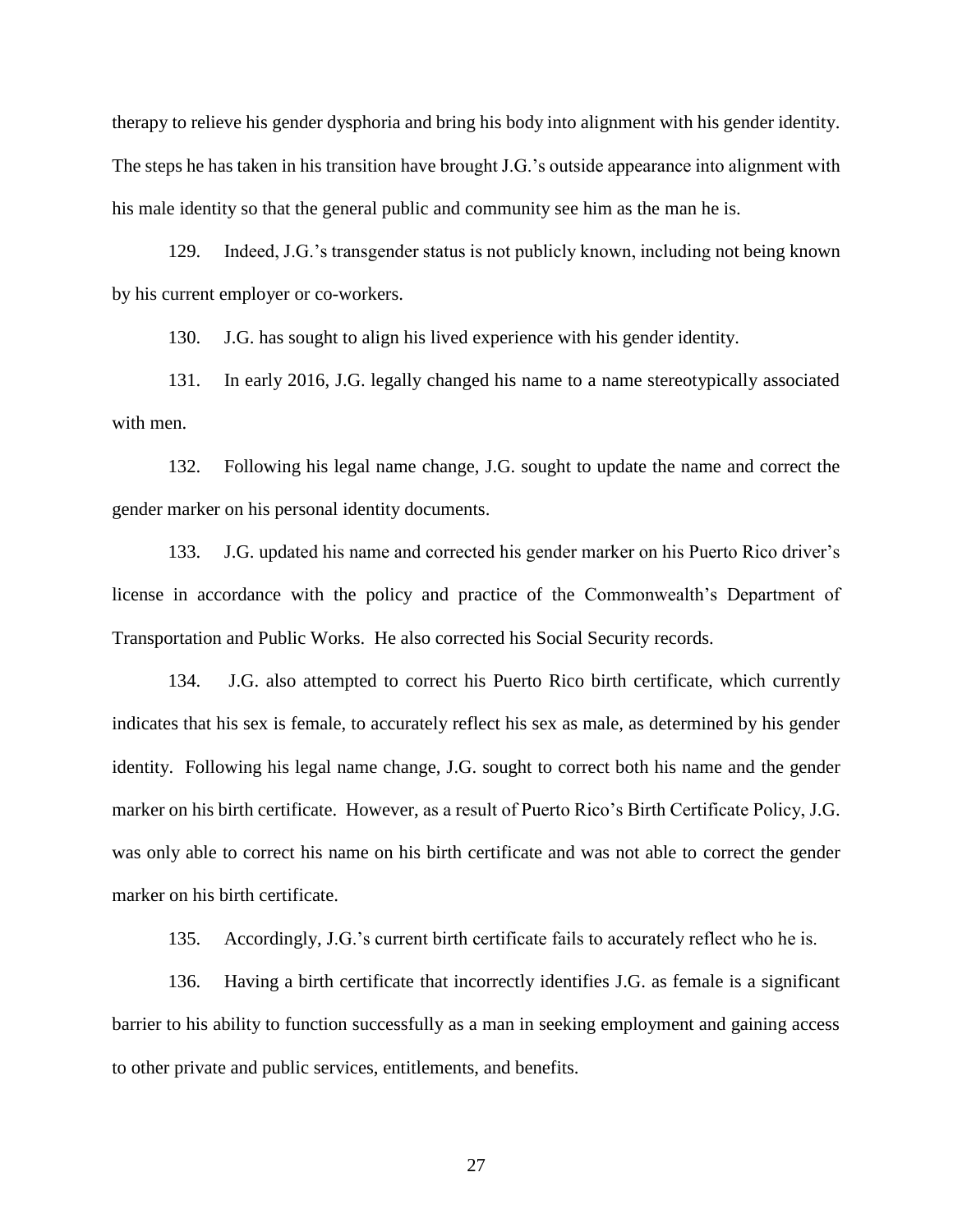137. For example, although this did not occur with his current employer, while J.G. was looking for employment, he was asked by employers to provide his birth certificate to human resources after he had applied for a job. Because his birth certificate inaccurately states that he is female, J.G. has been asked about the discrepancy between the gender marker on his birth certificate, his other identification documents, and his presentation as a man. Such occurrences have led to his being "outed" and disclosure of his status as a transgender man, as well as invasion of privacy, prejudice, discrimination, distress, embarrassment and humiliation.

138. In April 2016, J.G. sought to update the name and correct the gender marker on his Puerto Rico voter identification card. J.G. was able to update the name but was not allowed to correct the gender marker on his on voter identification card. The staff at the local board of registration requested his birth certificate in order to make the corrections. The presentation of his inaccurate birth certificate led not only to distress, embarrassment and humiliation, but also resulted in J.G.'s voter identification card not accurately reflecting his sex, further exposing him to invasion of privacy, prejudice, discrimination, distress, embarrassment, and humiliation.

139. Upon information and belief, in order to vote in primary and general elections in Puerto Rico, voters must present their voter identification cards at the voting polls. Because J.G.'s voter identification card inaccurately states that he is female, the presentation of the voter identification card discloses J.G.'s transgender status. As a result, Puerto Rico's Birth Certificate Policy substantially burdens the right to vote of transgender persons. Indeed, in order to prevent such disclosure, J.G. did not vote in the 2016 elections.

140. Further, being forced to show an identity document that identifies him as female puts J.G. at significant risk of embarrassment and possible violence. It is psychologically and emotionally harmful for J.G. to have a government-issued birth certificate that states incorrectly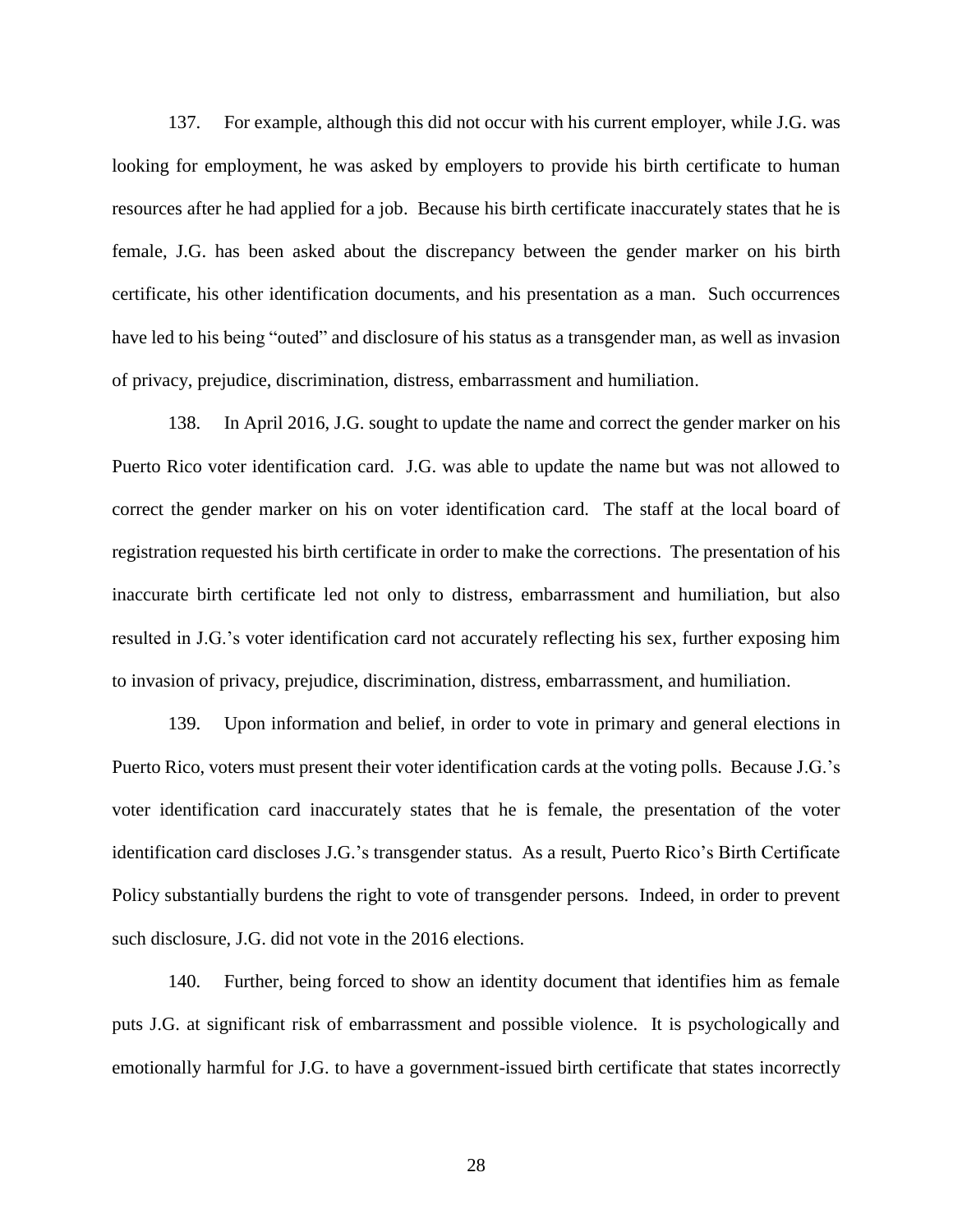that he is female.

141. J.G. is aware of the high incidence of violence and harassment directed at transgender persons in Puerto Rico as well as the high rates of unemployment and housing discrimination faced by transgender persons in Puerto Rico.

142. J.G. reasonably fears that possessing a birth certificate that fails to accurately reflect his sex, as determined by his gender identity, increases the chances that he will be subjected to invasion of privacy, prejudice, discrimination, distress, harassment, or violence, and he has taken steps to try to reduce those risks, including refraining from exercising his right to vote.

143. As a result of Puerto Rico's Birth Certificate Policy, J.G.'s current Puerto Rico birth certificate reflects the sex he was incorrectly assigned at birth, solely based on external reproductive organs, erroneously stating that he is female.

144. Being denied a birth certificate that accurately reflects his sex, as determined by his gender identity, is psychologically and emotionally harmful to J.G., who is faced with the persistent reminder that the Commonwealth of Puerto Rico does not respect him for who he is and does not recognize his personhood. J.G. remains in reasonable fear of what may happen as a result of having to present his birth certificate. Puerto Rico's Birth Certificate Policy also subjects J.G. to potential physical harm, particularly as a transgender man residing in Puerto Rico.

## *Puerto Rico Para Tod@s*

145. Plaintiff Puerto Rico Para Tod@s is a non-profit organization incorporated in the Commonwealth of Puerto Rico. It is one of the leading organizations advocating for the equality and dignity of LGBT people and their families in Puerto Rico. It has members throughout the Commonwealth and works collaboratively to secure, protect, and defend the equal civil rights and welfare of LGBT people in the Commonwealth.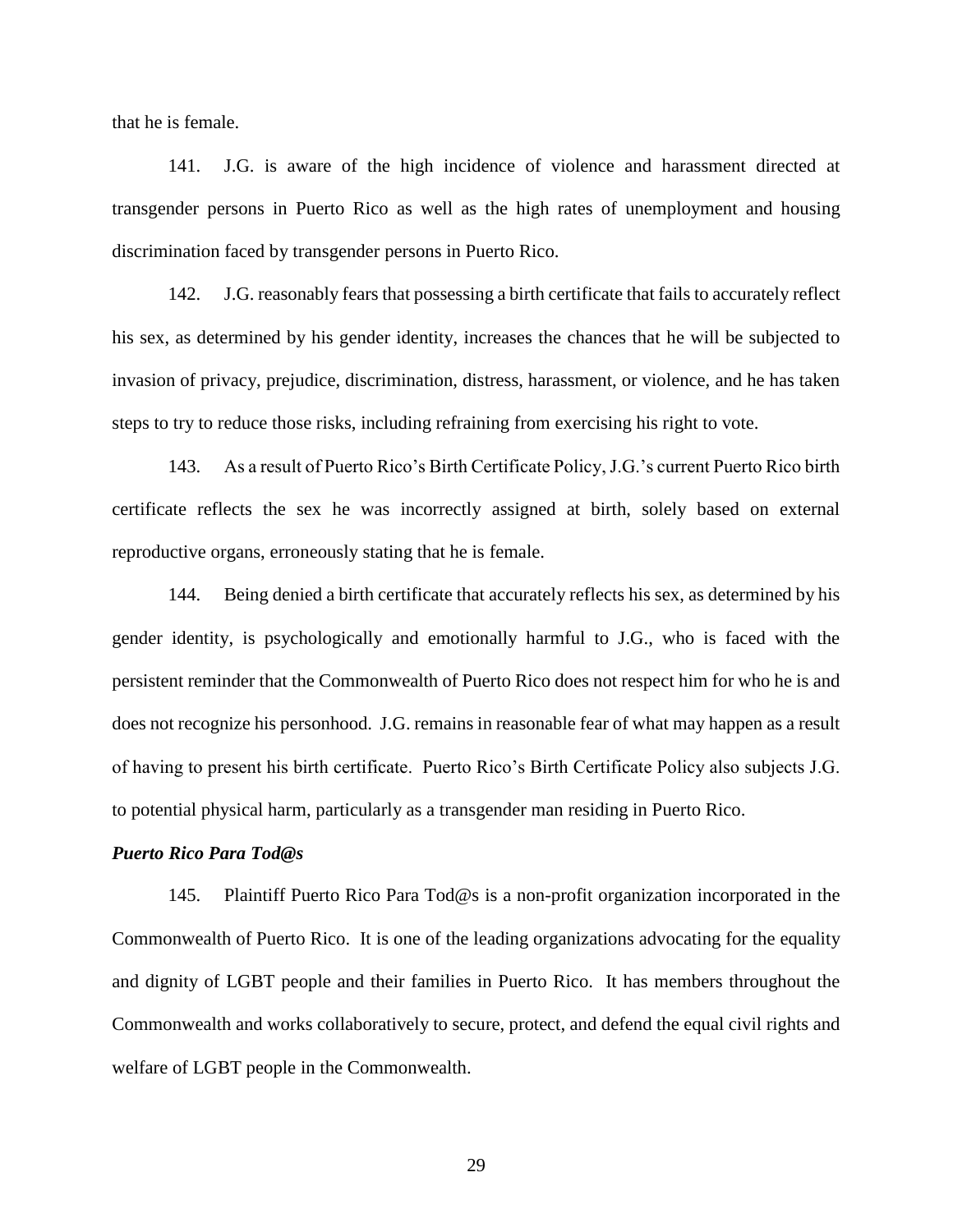146. Puerto Rico Para Tod@s is governed by a board of directors, of which Plaintiff Daniela Arroyo González is a member. Puerto Rico Para Tod@s's board and membership includes transgender persons who were born or reside within the Commonwealth of Puerto Rico.

147. As part of its advocacy efforts, Puerto Rico Para Tod@s issues communications, engages in public education, advocates, and plans events in support of the rights, equality, and dignity of LGBT people in Puerto Rico. The promotion, achievement, and protection of the civil rights of transgender people in Puerto Rico is a priority for Puerto Rico Para Tod@s. As such, Puerto Rico Para Tod@s has called for the ability of transgender persons born in Puerto Rico to correct the gender marker on their birth certificates and has successfully advocated for the ability of transgender persons to correct the gender marker on their Puerto Rico driver's licenses.

148. As a result of Puerto Rico's Birth Certificate Policy, transgender members of Puerto Rico Para Tod@s born in Puerto Rico have birth certificates that reflect the sex they were incorrectly assigned at birth.

149. Transgender members of Puerto Rico Para Tod@s, including Ms. Arroyo, wish to correct their Puerto Rico birth certificates to accurately reflect their gender identity.

150. Being denied birth certificates that accurately reflects their sex, as determined by their gender identity, is psychologically and emotionally harmful to transgender members of Puerto Rico Para Tod@s, who are faced with the persistent reminder that the Commonwealth of Puerto Rico does not respect them for who they are and does not recognize their personhoods, and who remain in reasonable fear of what may happen as a result of having to present their birth certificates. Puerto Rico's Birth Certificate Policy also subjects transgender members of Puerto Rico Para Tod@s to potential physical harm, particularly in Puerto Rico, where there is a high incidence of violence and hate crimes against transgender people.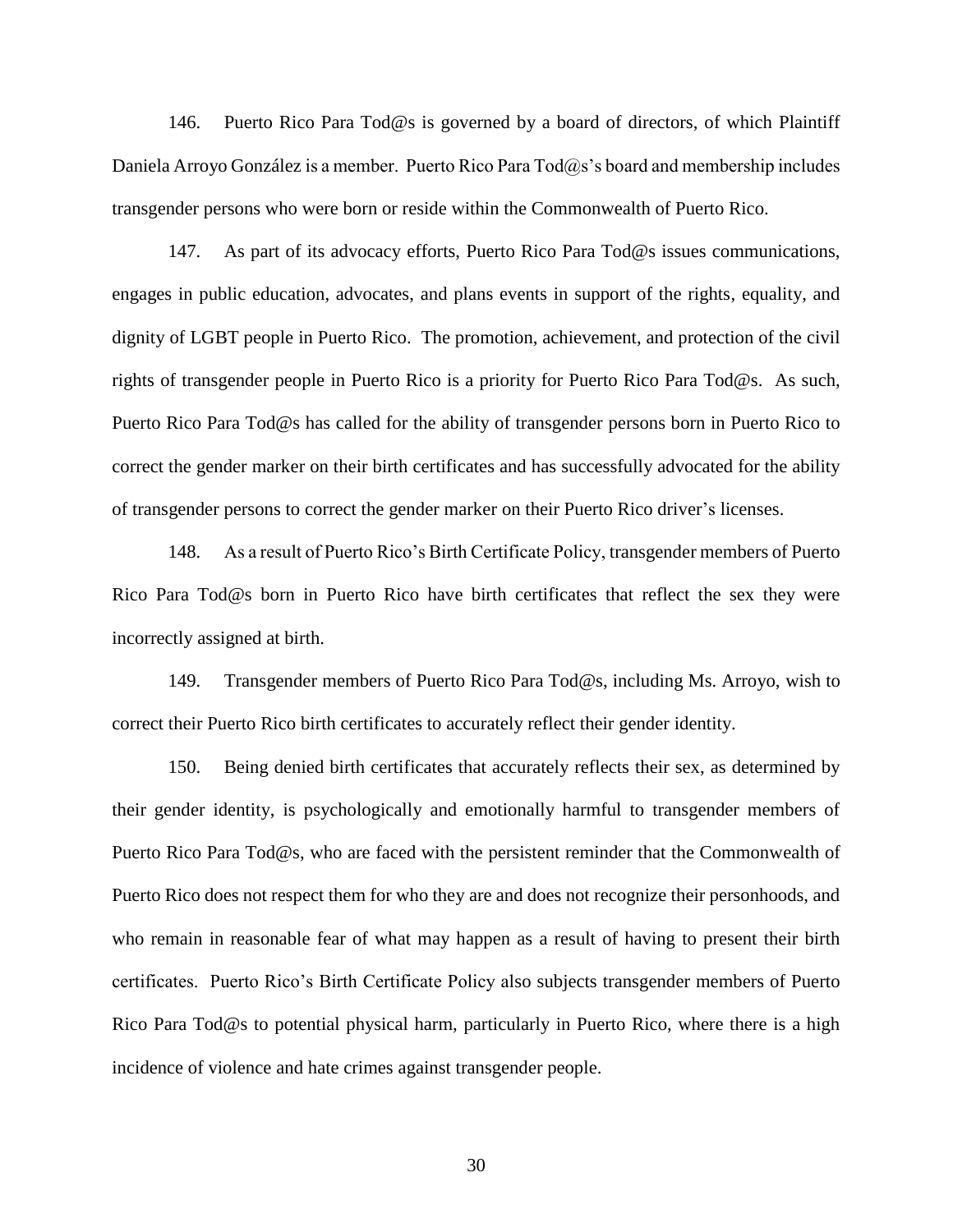### **Puerto Rico's Birth Certificate Policy Harms Plaintiffs.**

151. The Birth Certificate Policy violates the fundamental right to privacy of the Individual Plaintiffs and the transgender members of Puerto Rico Para Tod@s by forcing the disclosure of highly personal and sensitive information, such as their transgender status and medical condition, to others whom the Individual Plaintiffs and the transgender members of Puerto Rico Para Tod@s might not trust or wish to know such information.

152. The forced disclosure of the transgender status of the Individual Plaintiffs and the transgender members of Puerto Rico Para Tod@s impermissibly exposes them to prejudice, discrimination, distress, harassment, and violence. Concerns that are even more acute for transgender people, like J.G. and transgender members of Puerto Rico Para Tod@s, who live in Puerto Rico, where transgender people face large amounts of violence and stigma.

153. Moreover, transgender people, whether or not they suffer from gender dysphoria, are harmed when they are prevented from taking steps to align their lived experience with their true sex, as determined by their gender identity. The bar to having identification documents, such as a birth certificate, that reflect a transgender person's true sex not only stigmatizes them, but also inhibits their ability to self-define and express their identity.

154. By enforcing the Birth Certificate Policy, Defendants deny transgender people born in Puerto Rico, including the Individual Plaintiffs and the transgender members of Puerto Rico Para Tod@s, their equality and dignity because, unlike cisgender people born in Puerto Rico, transgender persons born in Puerto Rico are deprived of a birth certificate that accurately reflects who they are.

155. In addition, as a result of the Birth Certificate Policy, the Individual Plaintiffs and the transgender members of Puerto Rico Para Tod@s are also deprived of a quintessential identity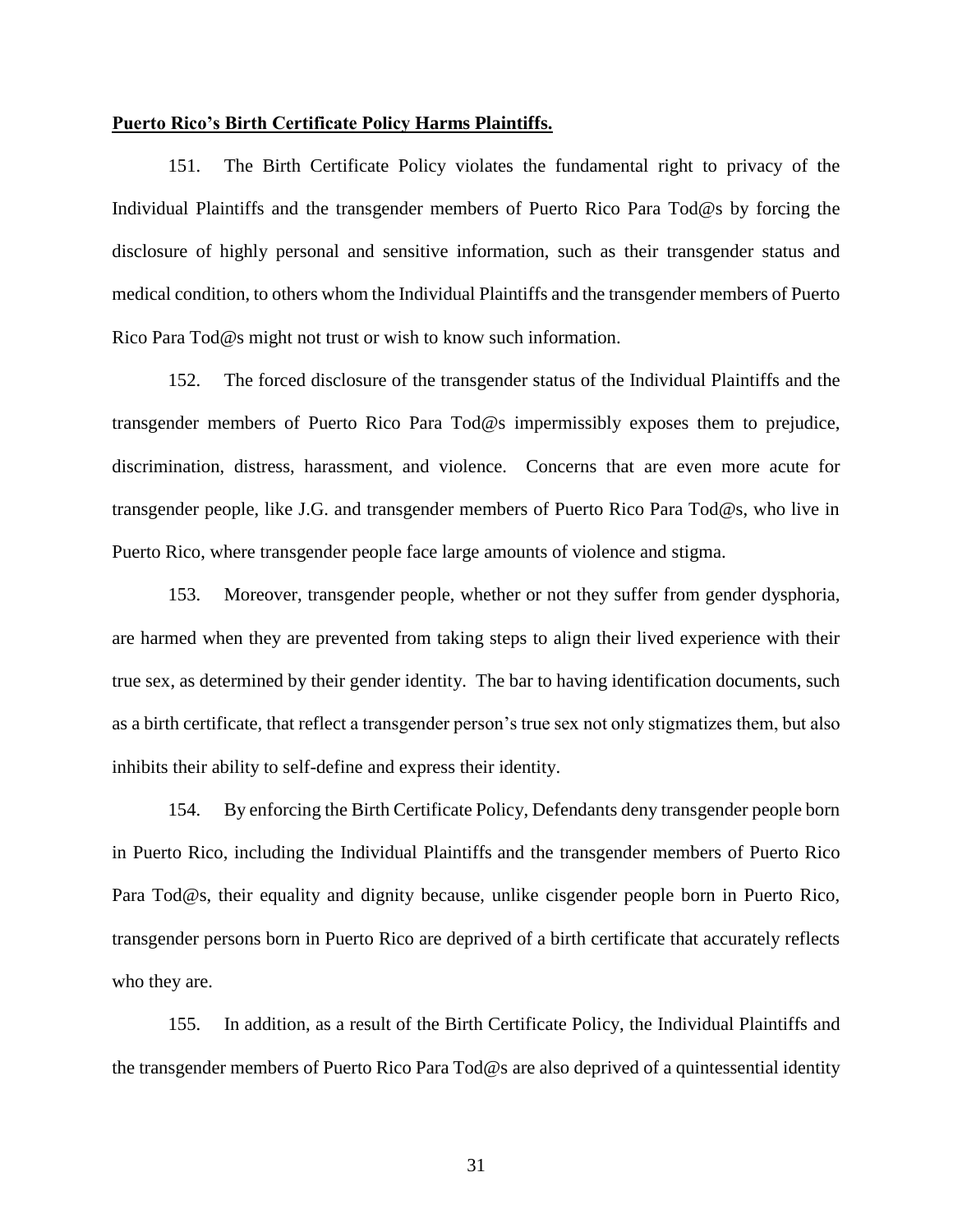document that accurately reflects who they are, thereby infringing on their fundamental liberty interest in self-definition and autonomy in their person and identity.

156. By enforcing the Birth Certificate Policy, Defendants compel the Individual Plaintiffs and the transgender members of Puerto Rico Para Tod@s to possess, and, because of its ubiquitous nature, use a form of identification that inaccurately reflects who they are. As such, Defendants actions compel the Individual Plaintiffs and the transgender members of Puerto Rico Para Tod@s to express an identity contrary to who they are.

157. At all times relevant hereto, Defendants' administration and enforcement of the Birth Certificate Policy are actions under color of state or territorial law.

158. Plaintiffs have been, and continue to be, injured by Defendants' conduct.

159. Plaintiffs state all of the causes of action herein against all Defendants in their official capacities for purposes of seeking declaratory and injunctive relief, and challenge Puerto Rico's Birth Certificate Policy both facially and as applied to them, in order to remedy the violation of their constitutional rights.

## **CAUSES OF ACTION**

## **COUNT I – DEPRIVATION OF EQUAL PROTECTION IN VIOLATION OF THE FOURTEENTH AMENDMENT OF THE UNITED STATES CONSTITUTION 42 U.S.C. § 1983**

160. Plaintiffs hereby incorporate by reference and reallege all of the preceding paragraphs of this Complaint as though fully set forth herein.

161. The Fourteenth Amendment to the United States Constitution, enforceable pursuant to 42 U.S.C. § 1983, provides that no state shall "deny to any person within its jurisdiction the equal protection of the laws." U.S. Const. Amend. XIV, § 1. Puerto Rico is subject to the equal protection guarantee.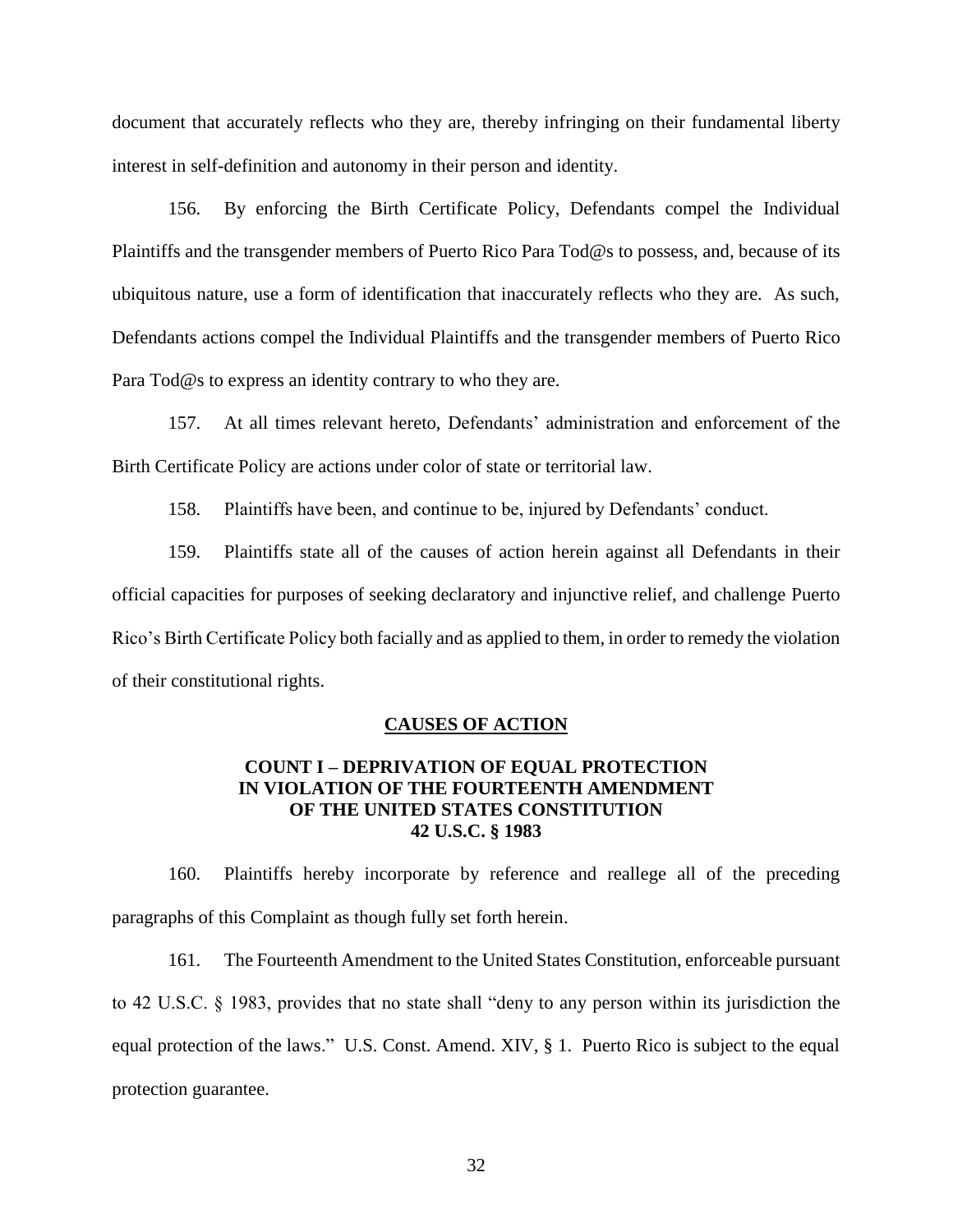162. Under the Equal Protection Clause of the Fourteenth Amendment, discrimination based on sex—including gender, gender identity, transgender status and nonconformity with sexbased or gender-based stereotypes—as well as discrimination based on transgender status, is presumptively unconstitutional and subject to heightened scrutiny.

163. Puerto Rico's Birth Certificate Policy facially and intentionally discriminates against the Individual Plaintiffs, the transgender members of Puerto Rico Para Tod@s, and other transgender persons based on sex-related considerations. The sex that the government lists on a person's birth certificate is a government classification of a person's sex. In the case of transgender individuals, like the Individual Plaintiffs and the transgender members of Puerto Rico Para Tod@s, however, this classification reflects a sex contrary to their true sex, as determined by their gender identity, causing harm as a result.

164. Puerto Rico's Birth Certificate Policy treats transgender persons, including the Individual Plaintiffs and the transgender members of Puerto Rico Para Tod@s, differently than cisgender persons who are similarly situated.

165. Under Puerto Rico's Birth Certificate Policy, cisgender persons can have birth certificates that accurately reflect their sex and that are consistent with their gender identity, but transgender persons, like the Individual Plaintiffs and the transgender members of Puerto Rico Para Tod@s, are deprived of birth certificates that accurately reflect their sex and that are consistent with their gender identity.

166. Puerto Rico's Birth Certificate Policy facially and intentionally discriminates on the basis of transgender status by depriving the Individual Plaintiffs, the transgender members of Puerto Rico Para Tod@s, and other transgender people who were born in Puerto Rico—and them alone—of a birth certificate that accurately reflects their sex and that is consistent with their gender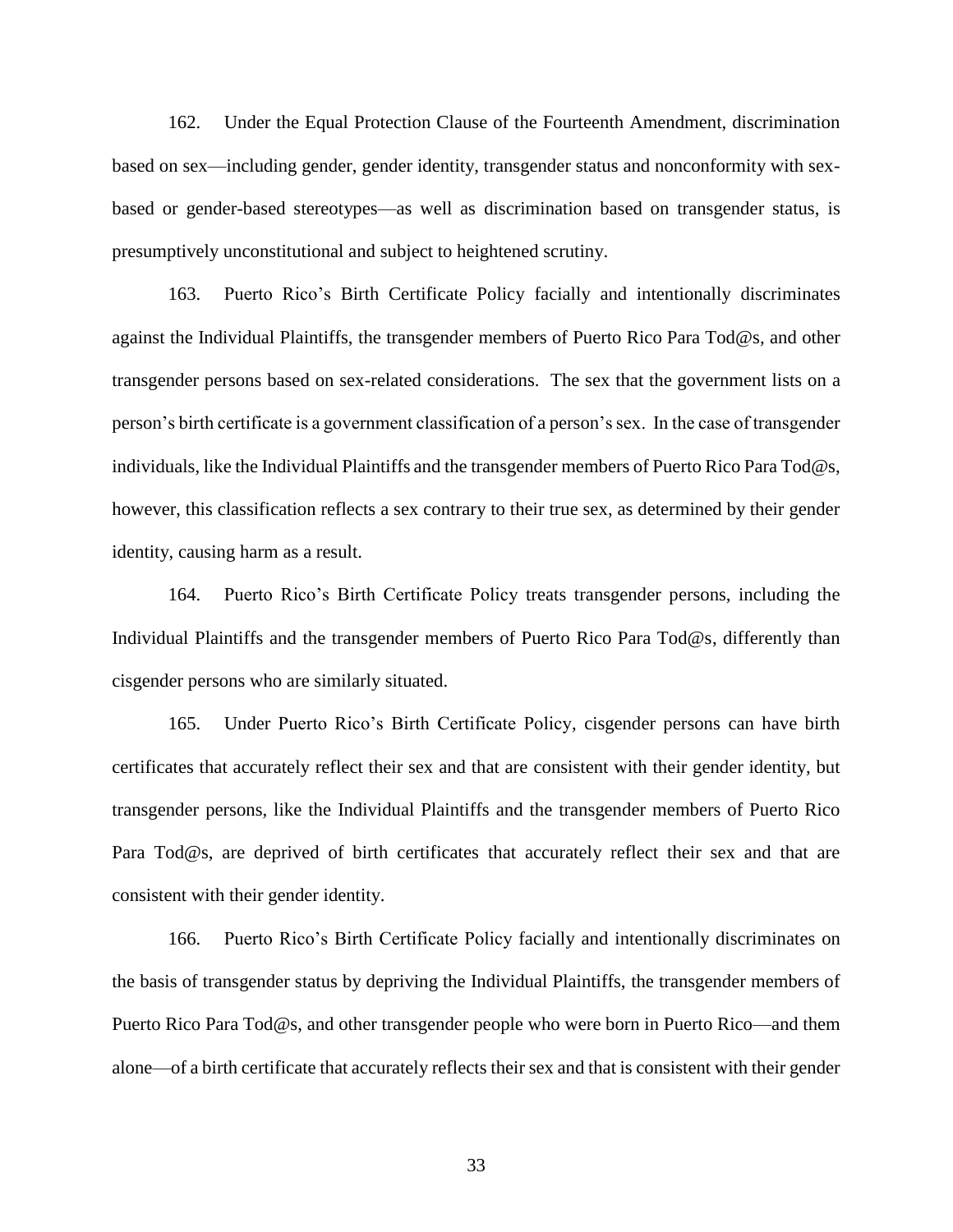identity. Moreover, Puerto Rico's practice of showing a strike-out line through a correction for the corrections it allows, as delineated in 24 L.P.R.A. § 1231, is similarly violative of the Fourteenth Amendment, because, to the extent it applies to transgender individuals, this practice would disclose a person's transgender status on the face of the birth certificate.

167. Because Puerto Rico's Birth Certificate Policy deprives transgender persons born in Puerto Rico, including the Individual Plaintiffs and the transgender members of Puerto Rico Para Tod@s, of their right to equal dignity, liberty, and autonomy by stigmatizing them and branding them as second-class citizens, it denies transgender persons born in Puerto Rico of the equal protection of the laws, in violation of the Equal Protection Clause of the Fourteenth Amendment.

168. Accordingly, Defendants are liable for their violation of the Fourteenth Amendment rights of the Individual Plaintiffs and of the transgender members of Puerto Rico Para Tod@s under 42 U.S.C. § 1983, and Plaintiffs are entitled to declaratory and injunctive relief against Defendants declaring Puerto Rico's Birth Certificate Policy unconstitutional and enjoining its enforcement.

#### **Discrimination Based on Transgender Status Warrants Heightened Scrutiny.**

169. Transgender persons have suffered a long history of extreme discrimination in Puerto Rico and across the country, and continue to suffer such discrimination at present.

170. Transgender persons are a discrete and insular group and lack the political power to protect their rights through the legislative process. Transgender persons have largely been unable to secure explicit local, state, and federal protections to safeguard them against, and provide remedies for, discrimination.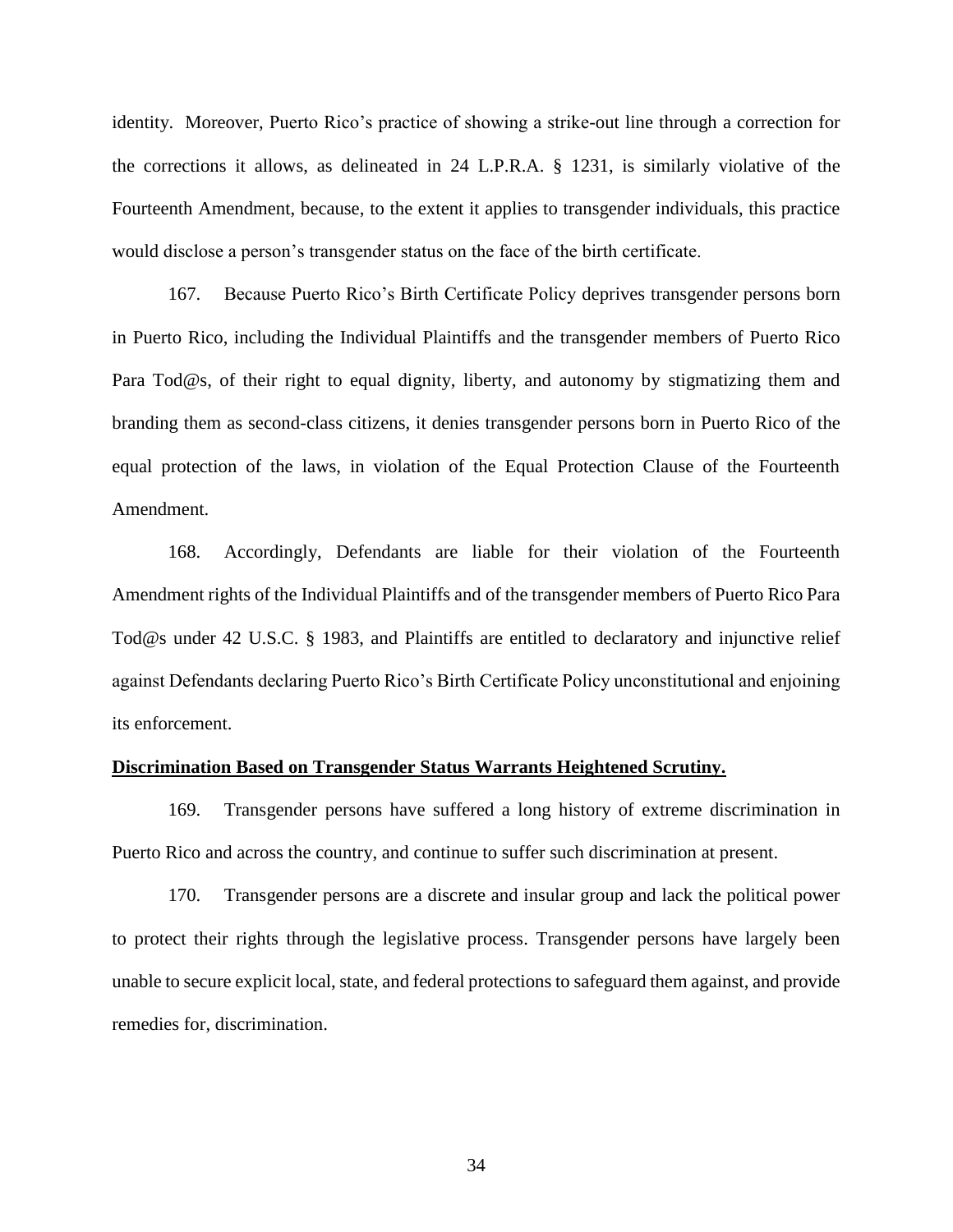171. A person's transgender status bears no relation to a person's ability to contribute to society.

172. Gender identity is a core, defining trait and is so fundamental to one's identity and conscience that a person cannot be required to abandon it as a condition of equal treatment.

173. Gender identity generally is fixed at an early age and is highly resistant to change through intervention.

174. For the foregoing reasons, discrimination based on gender identity and transgender status is entitled to heightened scrutiny under the equal protection clause of the Fourteenth Amendment, and Plaintiffs are entitled to relief against Defendants on that basis as well.

## **COUNT II – DEPRIVATION OF DUE PROCESS IN VIOLATION OF THE FOURTEENTH AMENDMENT OF THE UNITED STATES CONSTITUTION 42 U.S.C. § 1983**

175. Plaintiffs hereby incorporate by reference and reallege paragraphs 1-159 of this Complaint as though fully set forth herein.

176. The Fourteenth Amendment to the United States Constitution, enforceable pursuant to 42 U.S.C. § 1983, provides that no state shall "deprive any person of life, liberty, or property, without due process of law." U.S. Const. Amend. XIV, § 1. Puerto Rico is subject to the Due Process Clause.

177. The Due Process Clause of the Fourteenth Amendment places limitations on state action that deprives individuals of life, liberty, or property.

178. The substantive protections of the Due Process Clause, as well as other constitutional provisions, give rise to a right to privacy, protecting information that is highly personal and intimate, which includes information that could lead to bodily harm upon disclosure.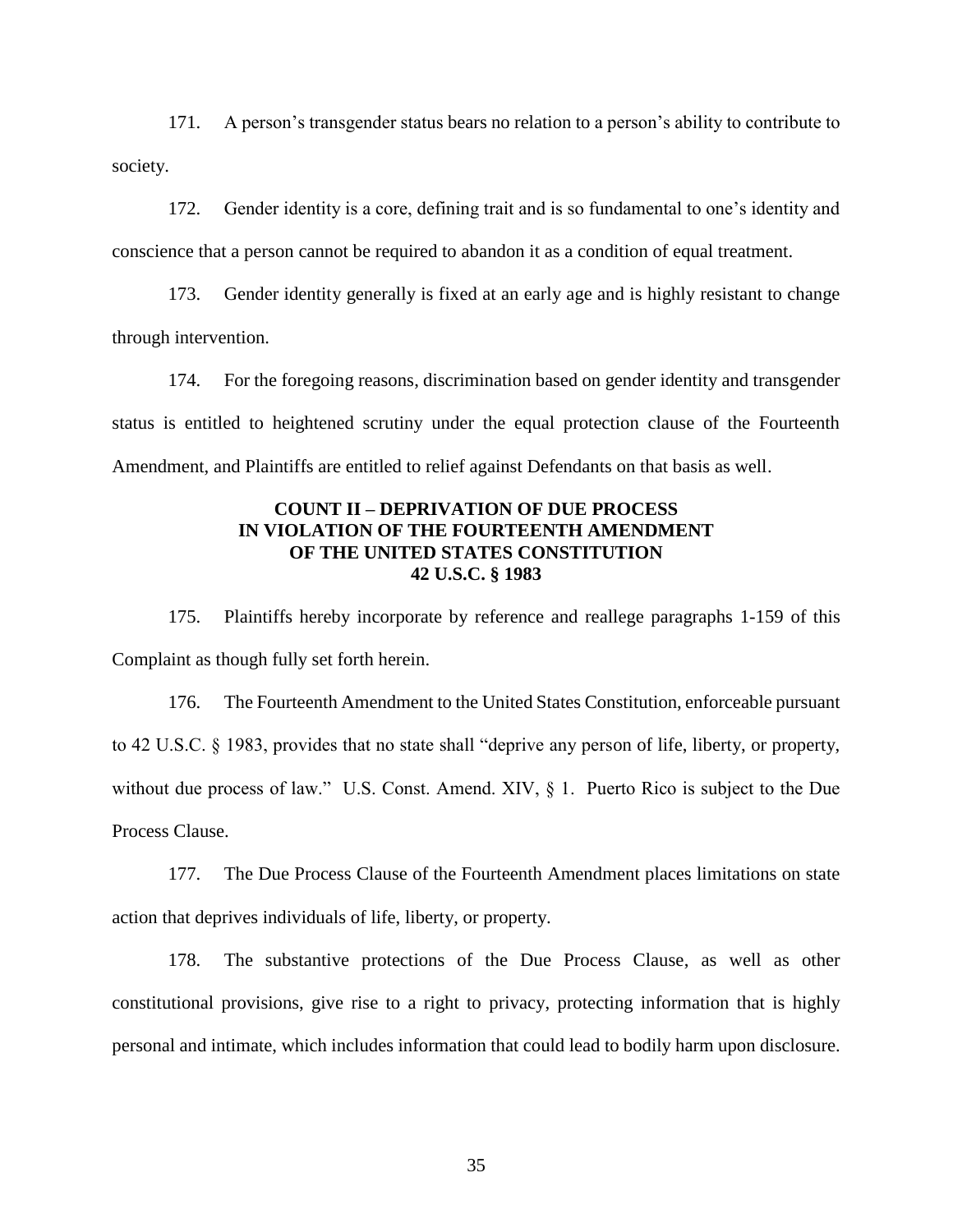179. Forced disclosure of transgender status violates the fundamental right to privacy of the Individual Plaintiffs and of the transgender members of Puerto Rico Para Tod@s. The fact that a person is transgender constitutes highly personal and intimate information. A reasonable person would find the involuntary disclosure of one's transgender status to be deeply intrusive.

180. The involuntary disclosure of one's transgender status can also cause significant harm, including placing one's personal safety and bodily integrity in jeopardy. This harm burdens and interferes with the ability of transgender persons to live in a manner consistent with their gender identity in all aspects of life, including where doing so is medically necessary.

181. Puerto Rico's Birth Certificate Policy violates transgender persons' rights to privacy by causing disclosure of their transgender status and by depriving them of significant control over the circumstances around such disclosure. Moreover, Puerto Rico's practice of showing a strike-out line for the corrections it allows, as delineated in 24 L.P.R.A. § 1231, is similarly violative of the Fourteenth Amendment, because to the extent it applies to transgender individuals, this practice would disclose a person's transgender status on the face of the birth certificate.

182. There are no adequate safeguards to prevent the harm caused by the involuntary disclosure of one's transgender status. For example, a person may need to disclose his or her birth certificate directly to third parties, without any of the privacy safeguards that may exist where the government discloses information to third parties.

183. The substantive protections of the Due Process Clause also protect the right of every person to the possession and control of their own person, and to define and express their identity. These protections extend to personal decisions central to individual dignity and personal autonomy, including intimate decisions that define personal identity, including a person's sex.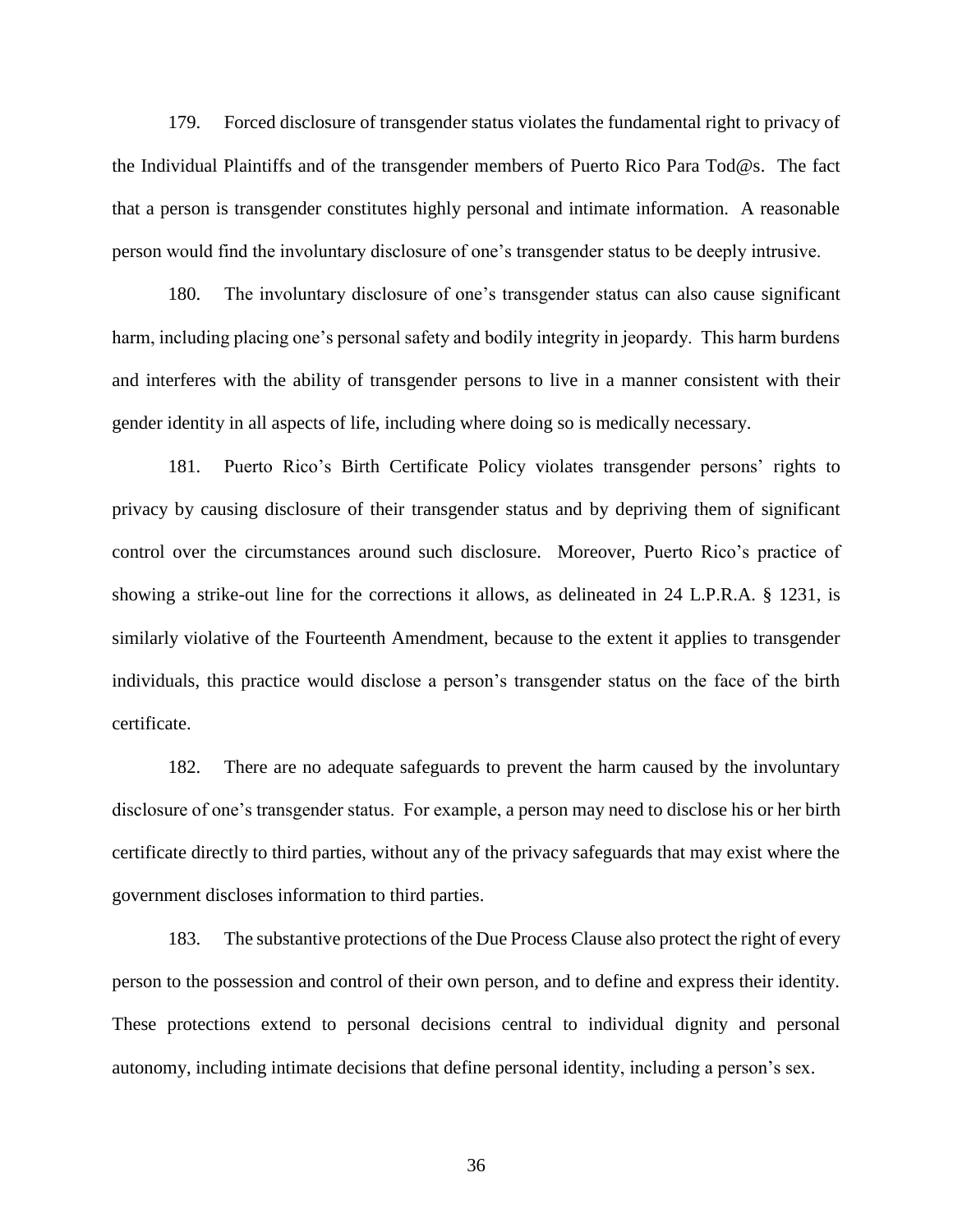184. The fundamental protections of an individual's autonomy forbid the state from interfering with the right of a transgender person to self-determination with regard to his or her gender identity and to live in accordance with that identity. Such a decision is among the most intimate imaginable, relating to matters that all people are uniquely positioned to understand and define for themselves.

185. When the government denies recognition of a transgender person's true sex, it is necessarily imposing significant harms on that person. The government's refusal to recognize a person's sex not only denies a transgender person equal dignity and respect by undermining, indeed denying, their very identity and existence, but it also authorizes and invites other public and private entities to similarly discriminate and deny recognition.

186. By enforcing Puerto Rico's Birth Certificate Policy, Defendants unduly burden and unconstitutionally interfere with the fundamental right to autonomy in one's person and identity that all transgender persons born in Puerto Rico have, including the Individual Plaintiffs and the transgender members of Puerto Rico Para Tod@s.

187. There is no compelling, or even important or legitimate, interest in the government causing transgender persons to involuntarily disclose their transgender status to third parties every time they present their birth certificate to such persons, and there is no compelling interest in the government interfering with the rights of transgender persons to self-definition and autonomy in one's person and identity.

188. Accordingly, Defendants are liable for their violation of Plaintiffs' Fourteenth Amendment rights under 42 U.S.C. § 1983, and Plaintiffs are entitled to declaratory and injunctive relief against Defendants declaring Puerto Rico's Birth Certificate Policy unconstitutional and enjoining its enforcement.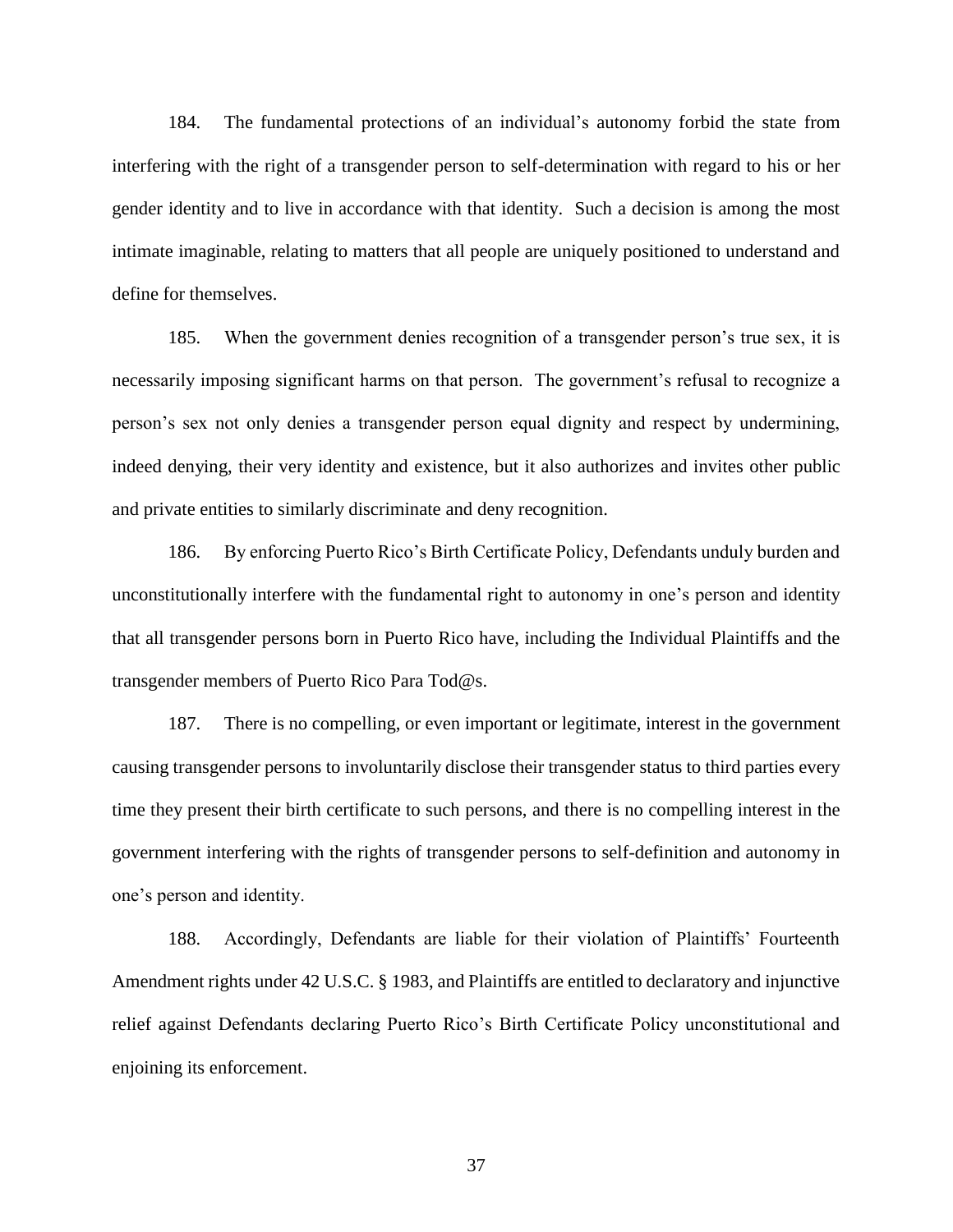## **COUNT III – ABRIDGEMENT OF FREE SPEECH IN VIOLATION OF THE FIRST AMENDMENT OF THE UNITED STATES CONSTITUTION 42 U.S.C. § 1983**

189. Plaintiffs hereby incorporate by reference and reallege paragraphs 1-159 of this Complaint as though fully set forth herein.

190. The First Amendment to the United States Constitution, enforceable pursuant to 42 U.S.C. § 1983 and applicable to the states through the Fourteenth Amendment, provides that a state "shall make no law . . . abridging the freedom of speech." Puerto Rico is subject to the First Amendment.

191. The freedom of speech protected by the First Amendment is multifaceted. The First Amendment prevents the government from prohibiting speech, as well as from telling individuals what they must say. Compelled statements are equally proscribed by the First Amendment. A claim of compelled speech requires speech to which the speaker objects that is compelled by some governmental action.

192. By forcing transgender persons to identify themselves through their birth certificate with a sex that was incorrectly assigned to them at birth, Puerto Rico's Birth Certificate Policy violates the First Amendment by compelling transgender individuals, like the Individual Plaintiffs and the transgender members of Puerto Rico Para Tod@s, to identify with a sex and identity inconsistent with who they are. The Birth Certificate Policy also prevents transgender persons, like the Individual Plaintiffs and the transgender members of Puerto Rico Para Tod@s, from accurately expressing their identity.

193. Similarly, by forcing transgender people to disclose through their birth certificate private, sensitive, and personal information about their transgender status, gender identity, or medical condition, Puerto Rico' Birth Certificate Policy violates the First Amendment by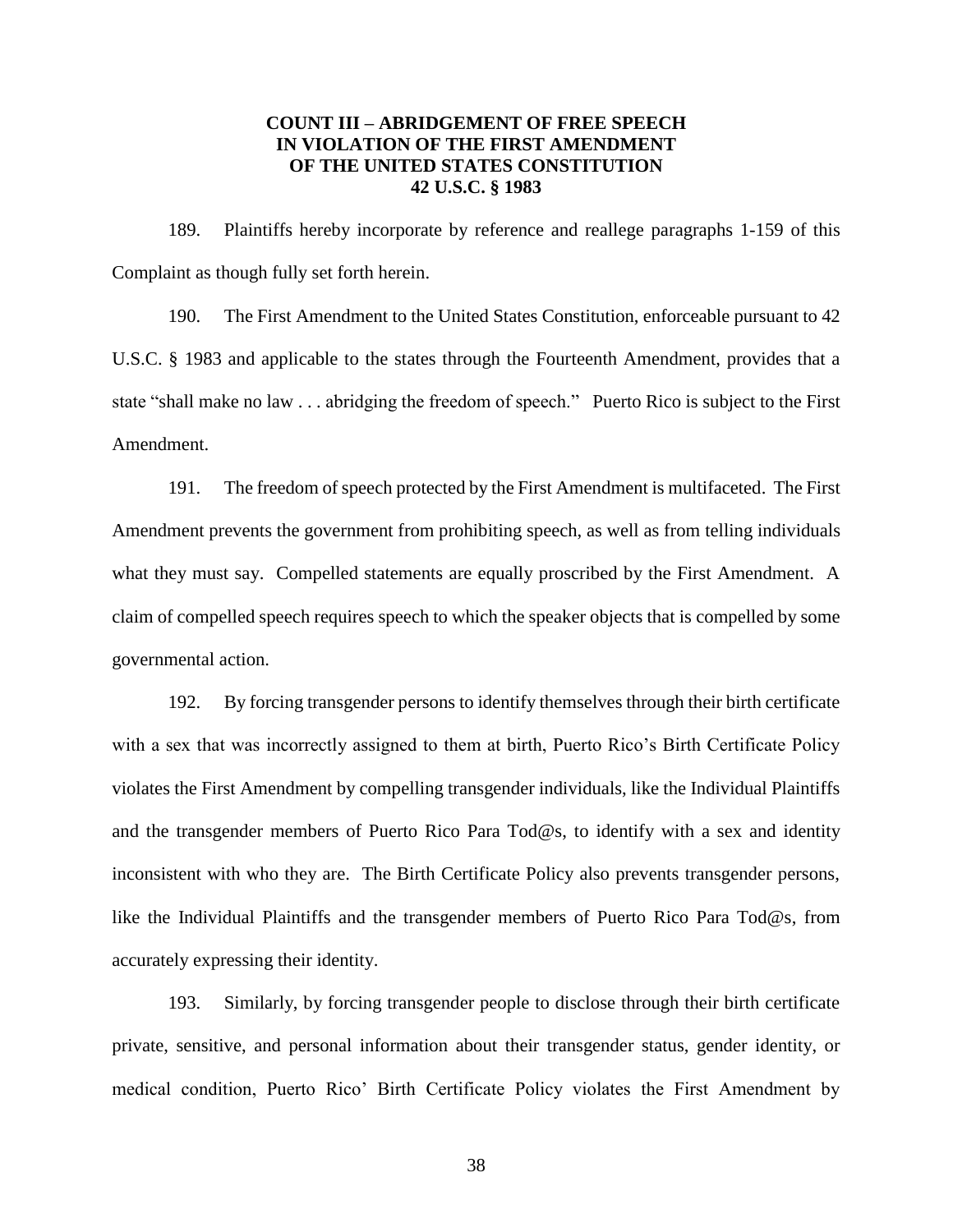compelling transgender persons, like the Individual Plaintiffs and the transgender members of Puerto Rico Para Tod@s, to disclose private, sensitive, and personal information that they may not want to be publicly known or that may expose them to an invasion of privacy, prejudice, discrimination, harassment, distress, humiliation, and violence.

194. There is no compelling, important, or even legitimate interest in the government compelling transgender persons to identify with a sex and identity that was incorrectly assigned to them at birth, nor is there a compelling, important, or even legitimate interest in the government forcing transgender persons to involuntarily disclose their transgender status to third parties whenever they present third parties with their inaccurate birth certificates.

195. Moreover, Puerto Rico's Birth Certificate Policy of showing a strike-out line for the corrections it allows, pursuant to 24 L.P.R.A. § 1231, is similarly violative of the First Amendment, because, to the extent it applies to transgender individuals, this practice would disclose a person's transgender status on the face of the birth certificate.

196. Accordingly, Defendants are liable for their violation of the First Amendment rights of the Individual Plaintiffs and of the transgender members of Puerto Rico Para Tod@s under 42 U.S.C. § 1983, and Plaintiffs are entitled to declaratory and injunctive relief against Defendants declaring Puerto Rico's Birth Certificate Policy unconstitutional and enjoining its enforcement.

## **PRAYER FOR RELIEF**

*WHEREFORE*, Plaintiffs respectfully request that the Court enter Judgment in their favor and against Defendants on all claims as follows:

a. Enter a declaratory judgment that the actions of Defendants complained of herein, including the enforcement of Puerto Rico's Birth Certificate Policy, are in violation of the Equal Protection Clause of the Fourteenth Amendment to the United States Constitution; the Due Process Clause of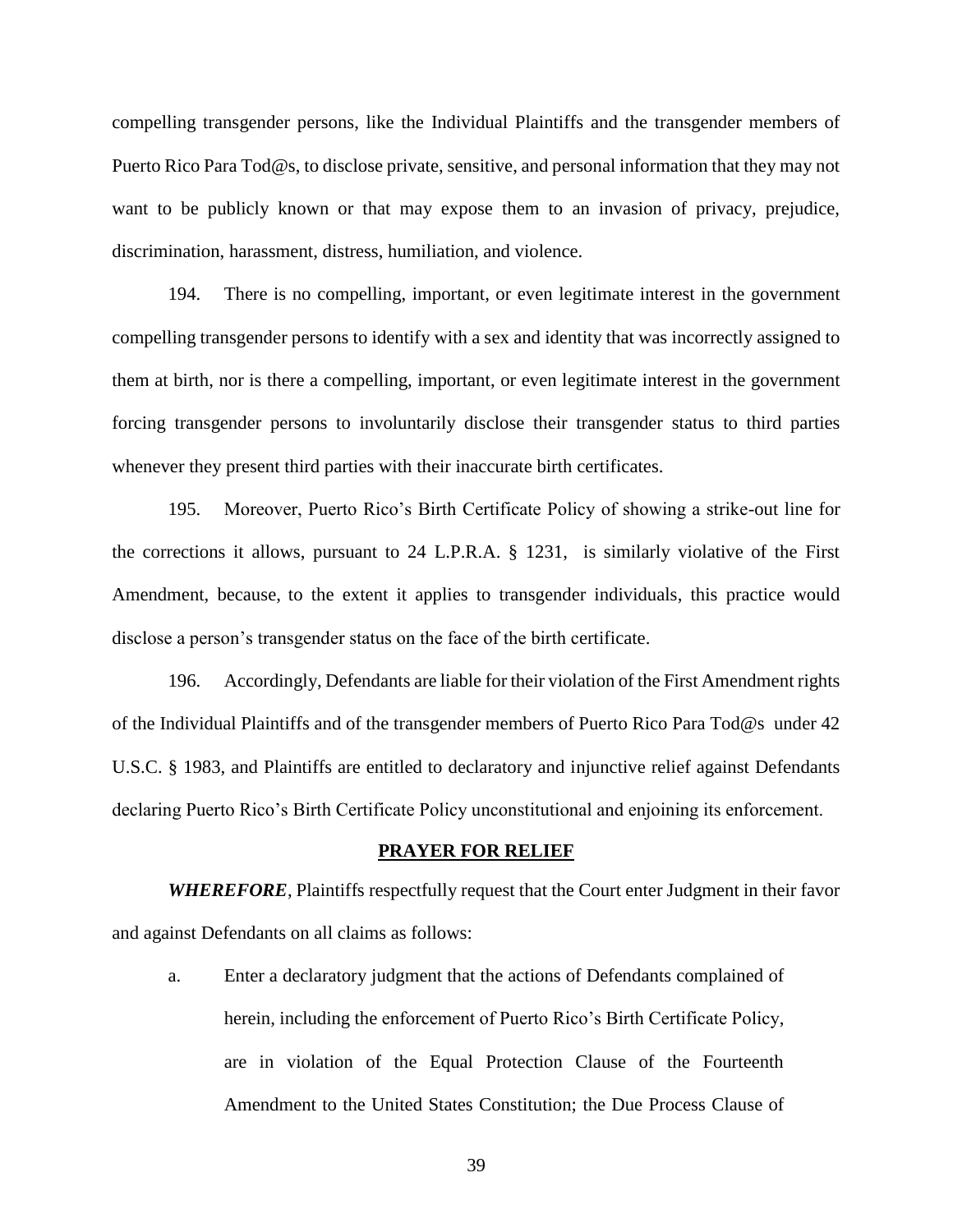the Fourteenth Amendment to the United States Constitution; and the Free Speech Clause of the First Amendment to the United States Constitution;

- b. Permanently enjoin Defendants, their agents, employees, representatives, and successors, and any other person acting directly or indirectly in concert with them, from enforcing Puerto Rico's Birth Certificate Policy, including from refusing to provide birth certificates to transgender persons that accurately reflect their sex, consistent with their gender identity;
- c. Order Defendants, their agents, employees, representatives, and successors, and any other person acting directly or indirectly in concert with them, to permit transgender persons born in Puerto Rico to correct their birth certificates to accurately reflect their true sex, consistent with their gender identity, in accordance with the practice delineated in 24 L.P.R.A. § 1136, and without adhering to the practice delineated in 24 L.P.R.A. § 1231 of using a strike-out line to change one's name, or otherwise including any information that would disclose a person's transgender status on the face of the birth certificate;
- d. Order Defendants to immediately issue corrected birth certificates to Plaintiffs Daniela Arroyo González, Victoria Rodríguez-Roldán, and J.G. accurately reflecting their true sex, consistent with their gender identity, in accordance with the practice delineated in 24 L.P.R.A. § 1136, and without adhering to the practice delineated in 24 L.P.R.A. § 1231 of using a strikeout line to change one's name, or otherwise including any information that